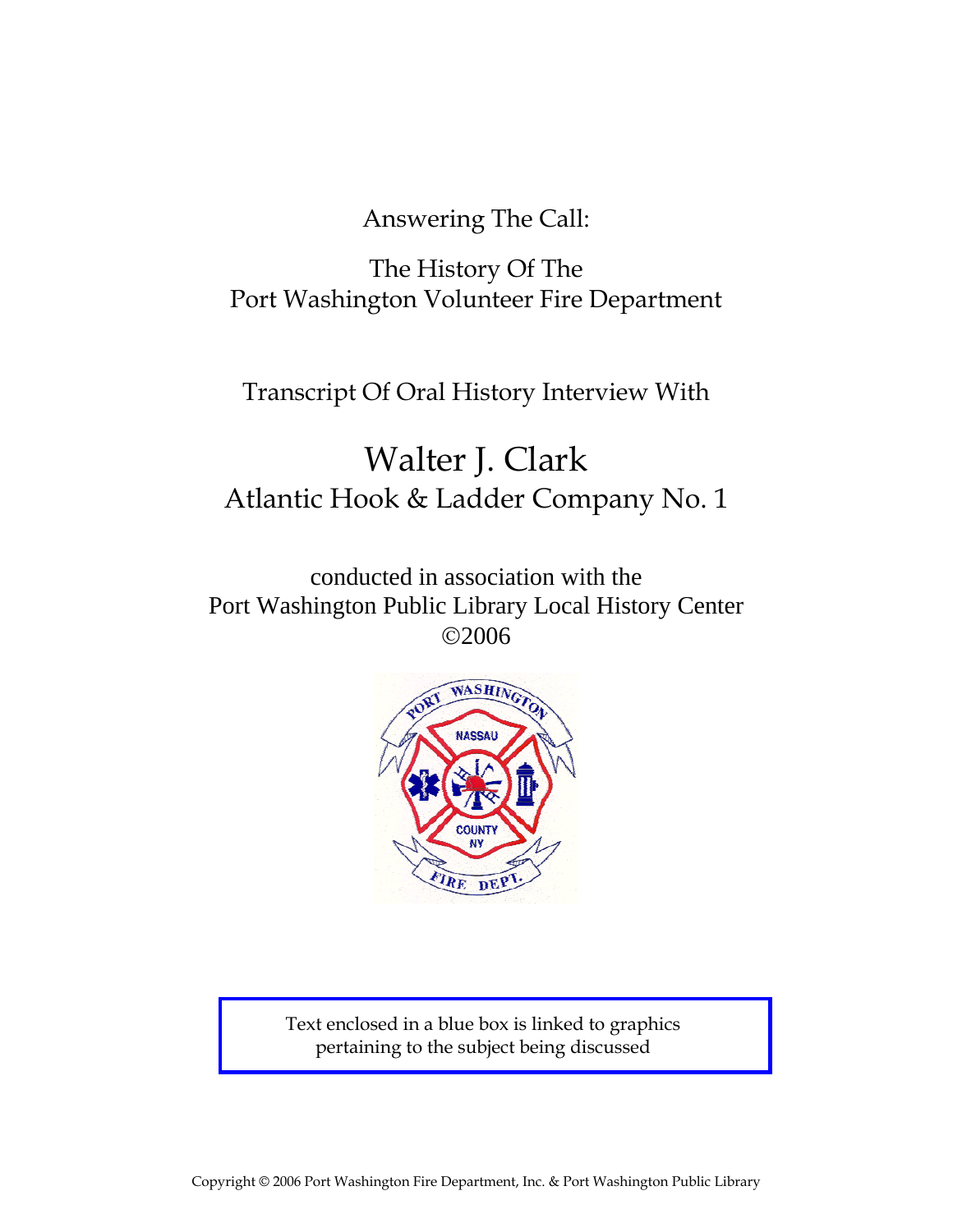Interview with Walter J. Clark Sally Olds Sally Olds pk September 27, 2004

Q: Today is Monday, September 27th, 2004. This is an interview with Walter J. Clark. The interview is taking place at the Port Washington Public Library. My name is Sally Olds. Can you please say your name?

Walter Clark: Walter J. Clark.

- Q: And which fire company are you a member of?
- WC: I'm associated with the Atlantic Hook and Ladder Company.
- Q: How did you happen to come to Port Washington? You were born ...
- WC: I was out in Flushing, and my parents obviously moved out here, because they wanted to live—in those days—in the country (laughs).
- Q: How old were you?
- WC: I was five.
- Q: So what was it like growing up here?
- WC: Oh, it was great. I went to school at Salem Elementary School, and then I went to Weber. Graduated from Schreiber. And then, I started working for the Port Washington school district, and last year I attained twenty-five years of service there with them.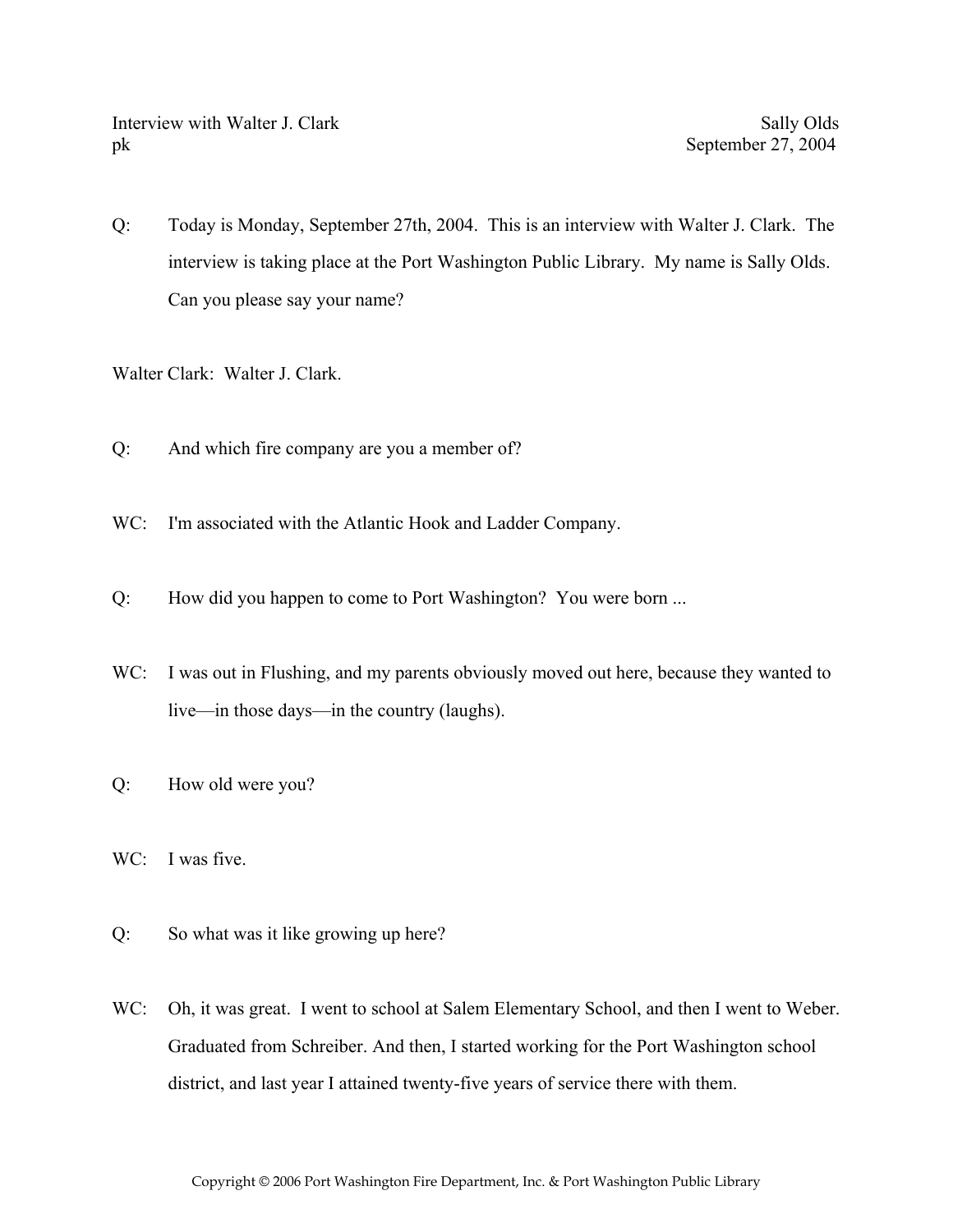- Walter J. Clark 2 2
- Q: That long?
- WC: Yeah, yeah.
- Q: You started right out ...
- WC: Right out of high school. Yeah, yeah. So ...
- Q: And what made you decide to join the Fire Department?
- WC: I had a dear friend who, every time we would be pal-ing around together or doing something, the fire whistles would blow and off he would go and leave me just standing there (laughs), so I figured, you know, join him, or, you know, if you can't beat 'em, join 'em. So I got involved in it, and last year I hit twenty-five years in the Fire Department, too, so ...
- Q: What's his name?
- WC: Kenny Rowe. He's since moved to Florida, now.
- Q: Did anything ever happen in your childhood ...
- WC: No.
- Q: ... you know ...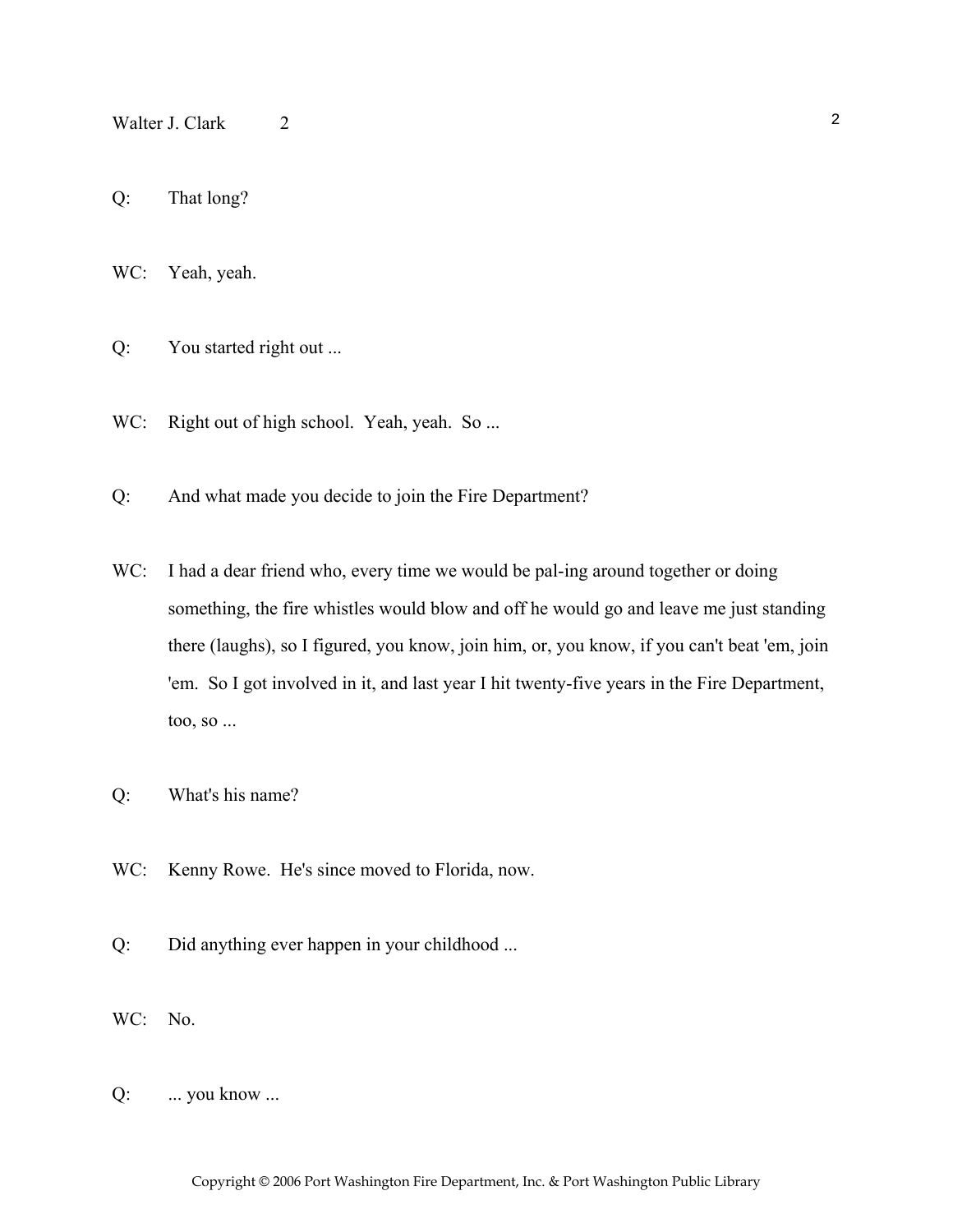## Walter J. Clark 3

WC: To trigger being a fireman? No.

Q: No?

WC: No.

- Q: No. Do you remember the first time you ever heard a fire engine, or do you have any memories of ...
- WC: As a kid? No.
- Q: Yeah. Yeah.
- WC: I wish I could make up a story, but no (laughs). No.
- Q: And so, was he a member of Atlantic?
- WC: Yes. Yes.
- Q: And what was it like getting into the company?
- WC: In those days, it was very strict. You know, you had to have short hair. It couldn't be above your—you know, below your ears. And it was a rigorous procedure to get in. You had to go through a physical, and you had to be sponsored by so many different people, and then your application went through the course of being approved by the Board of Directors. It was very exciting.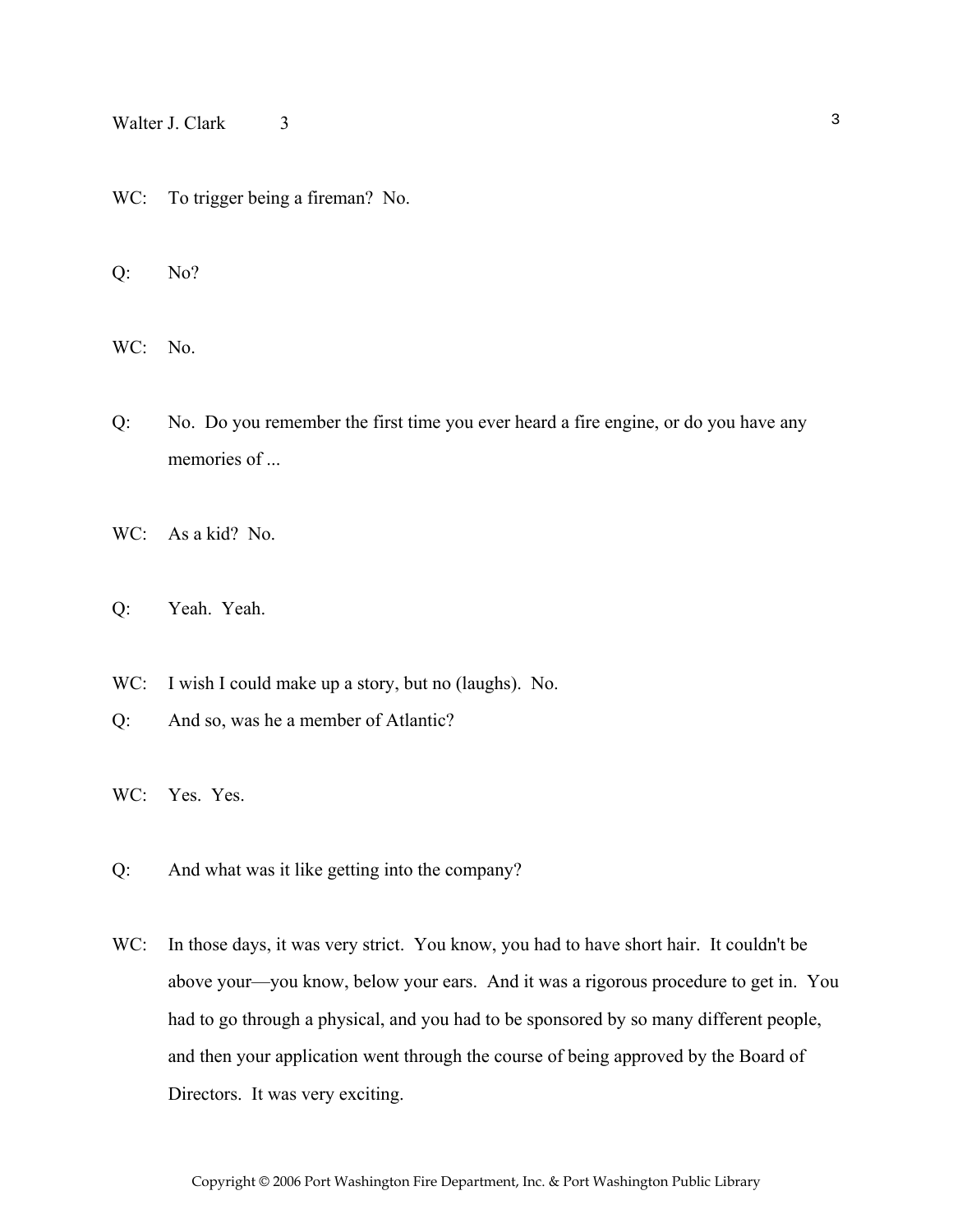## Walter J. Clark  $4 \frac{4}{3}$

- Q: So, did you have to cut your hair?
- WC: Oh, yeah. Absolutely. Yeah.
- Q: Why? How long was it?
- WC: Well, in those days, you know, I joined in 1980, so the thing in those days was to have long hair (laughs).
- Q: Do you remember who the Captain of Atlantic's was?
- WC: At the time, the Captain was Charles Cella.
- Q: And do you remember who the Chief of the Department was?
- WC: The Chief of the Department was Joseph Fico.
- Q: What do you remember about your first days in the Department?
- WC: Oh, very gung-ho. You know, excited. Couldn't wait for that first fire. And then that first fire came, and I almost made "number two" in my pants (laughs), okay? Because then I realized it wasn't a joke when we pulled around the corner and saw this—this building on Haven Avenue, it was like—fire was blowing out of all the second story windows. And they actually wanted me to do something (laughs). And I was brand new. I didn't know anything about the job.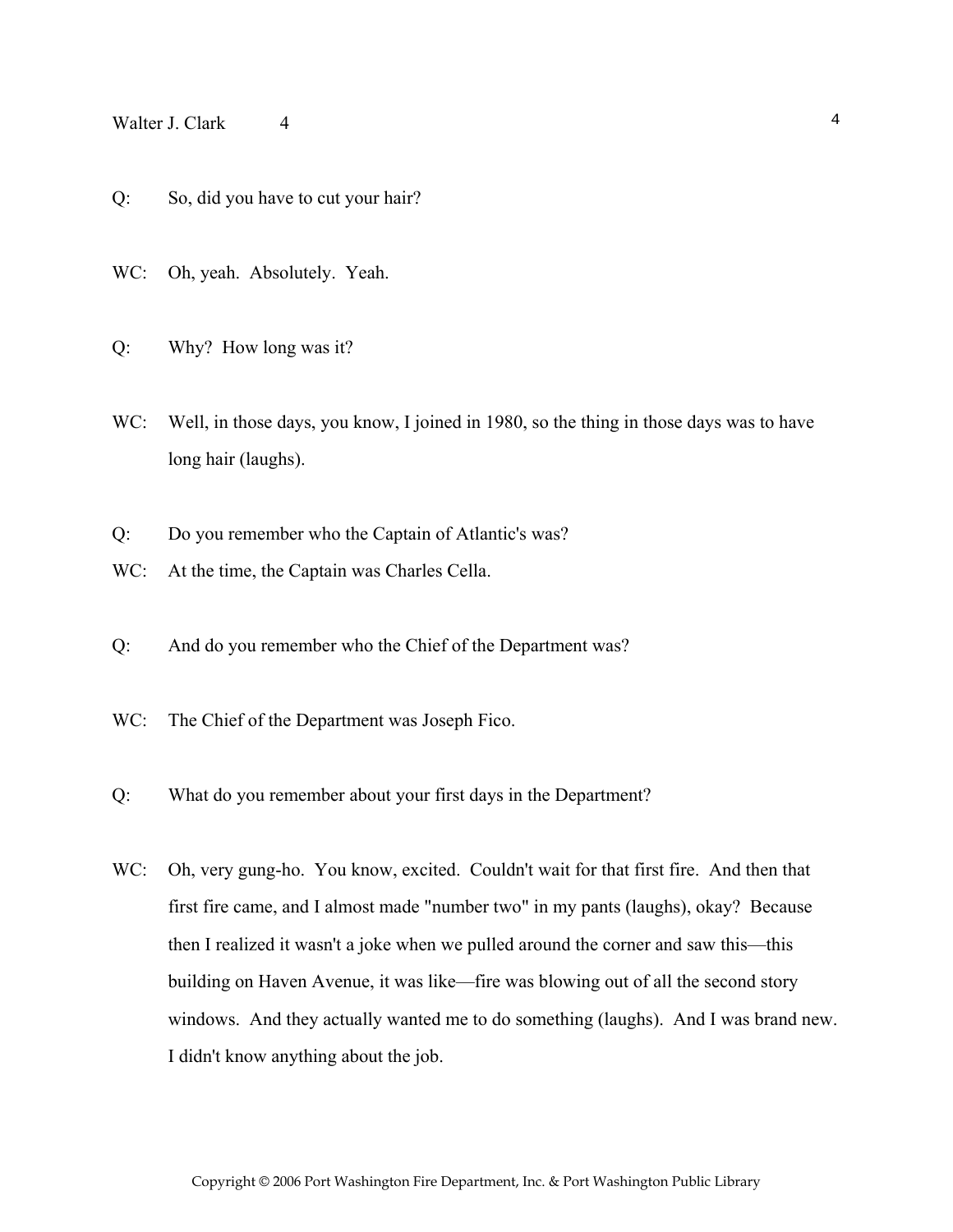Walter J. Clark 5 5

- Q: So how did—what happened?
- WC: Well, you know, I had some more senior people taking me and leading me in to do different things. We were putting ladders up; we were breaking windows. We were venting the building, and it was just—it was very, very exciting. I almost quit. I almost quit. That's how bad of a fire it was. And it was literally my first fire.
- Q: You went—you had to go inside ...
- WC: Well, no, no. We didn't have to—I didn't have to go inside, because I wasn't trained on wearing an air pack or anything like that. But it was just overwhelming, pulling up to this thing. (Laughs) Holy Christmas! What the heck did I get myself involved in?
- Q: What—what was your job with the company?
- WC: Right then and there? I—no, I was just a fireman, a probationary fireman. And I was—I just did whatever I was told to do.
- Q: Yeah.
- WC: Help grab this ladder. Bring this ladder here. You know, pretty much a gofer.
- Q: But after that, did you specialize in any particular aspect?
- WC: Well, I mean, you know, I went up the ranks and obtained, finally, the position of Captain. But no, the—the specific goals that a truck company—which is what Atlantic's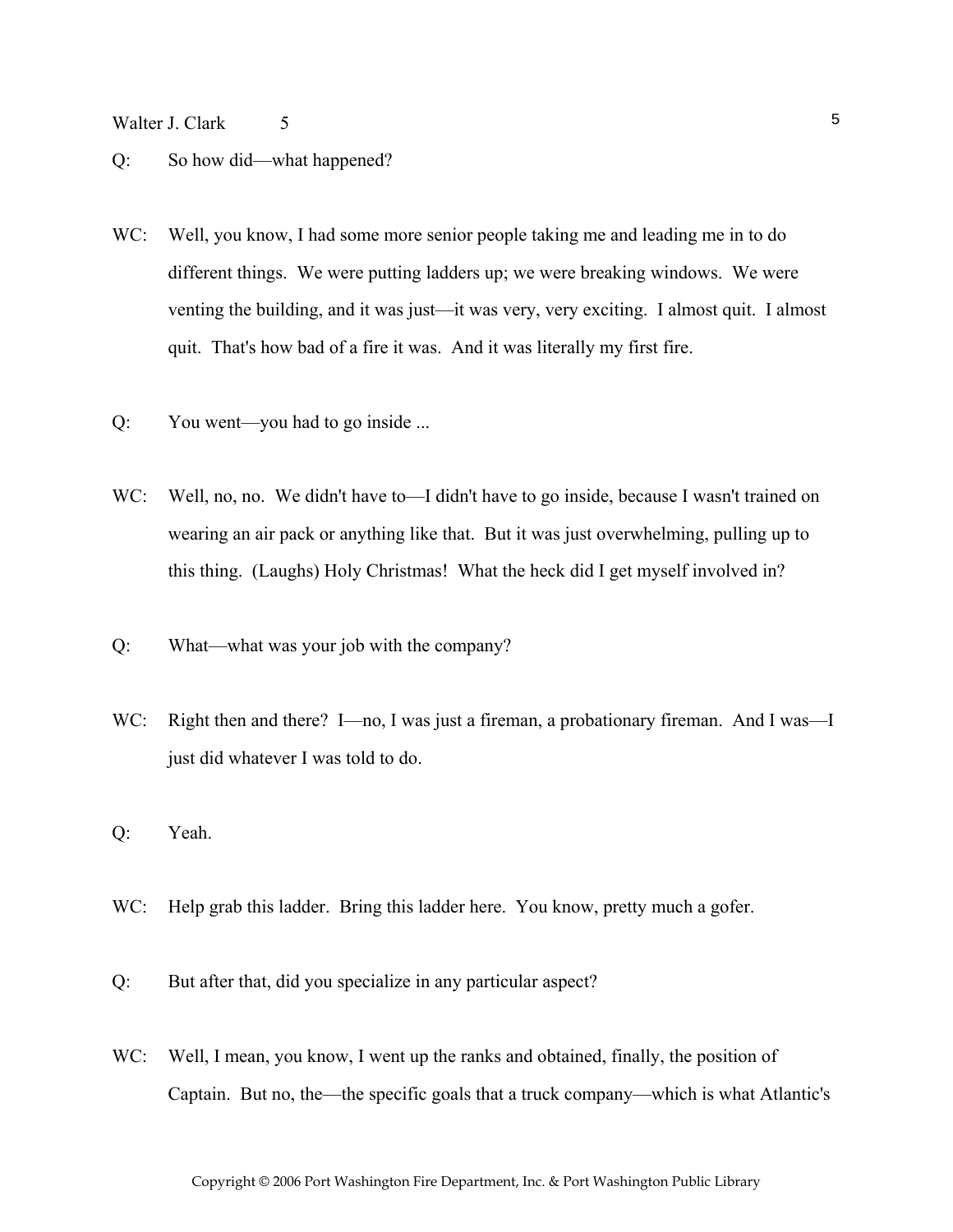is—is ladder the building, search and rescue. We extricate car accident victims. We have the Hurst tool on our rigs. We also have the—you know, when they use the term the "cherry-pickers" that everybody's familiar with, you know, the bucket trucks. So the truck company has a very wide range of responsibilities as versus an engine company or a pumper company. They distribute water and put water on the fire, whereas the truck company has so many other things to be doing at a fire scene. So ...

- Q: What was the hardest thing?
- WC: I think one of the toughest things to do is open up a roof, is to actually get up on a roof and open it up. Because in those days when I first joined, they didn't have power saws like they do now. So you had to pretty much open up the roof the old-fashioned way, with an ax. So—but now they've come up with these—these specialized chain saws that are set up for roofs and it's a lot easier now. But it's still—still rigorous.
- Q: Well, when you were doing it then, can you just kind of go through the steps for me?
- WC: Specifically?
- Q: Yeah, like in opening up the roof. What ...
- WC: You know, there's what's called a pike-head ax, and the ax has this very sharp point on it. And you have to drive that, literally, into the roof to start an opening, and then you have to peel away the tar paper, the shingles, and then eventually you get down to the wooden sheathing, and it was very exhausting to get a small hole open. And the reason why you'd want to do this is to get the hot, heated gases out of the house or the building that you're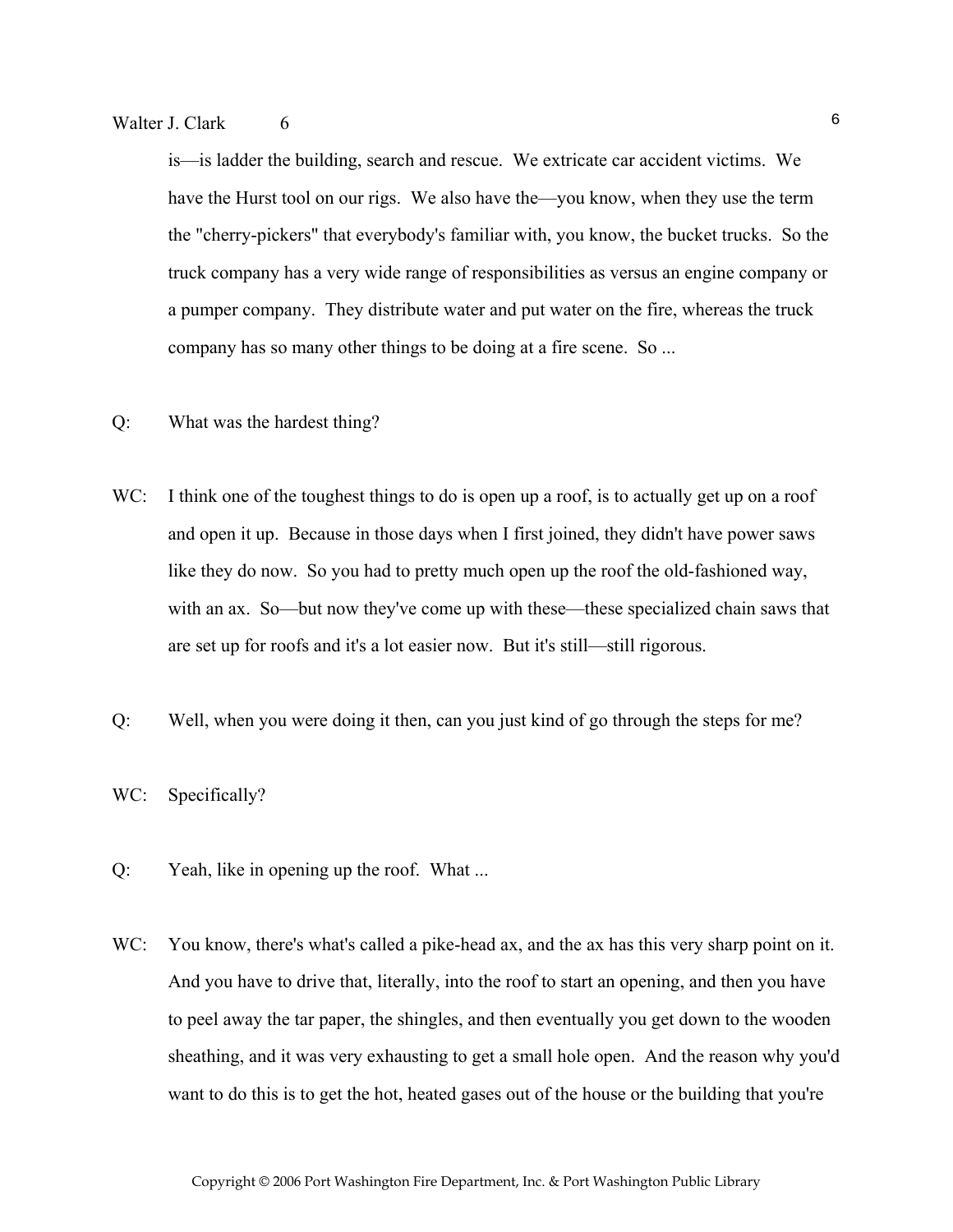## Walter J. Clark  $\frac{7}{7}$

operating in so that the interior teams could advance and could work under, you know, those heated conditions.

- Q: And where are you standing while you're doing all this?
- WC: Well, it depends on what kind of a building you're on. If you're in a commercial building, you're standing literally on the flat part of the roof, directly over the fire. If you're in a house with a pitched roof, you're on the ridge of the house. At the highest point, and usually directly over the fire.
- Q: So, then, how do you protect yourself from having the roof cave in under you?
- WC: Knowledge. And being schooled. You know, being educated.
- Q: What do you need to know?
- WC: Well, you know, you have to look for signs that the roof is now starting to deteriorate, and the heat might be getting—getting to it. You also have to figure out—try to guesstimate how long the fire has been burning prior to you getting there. You know, if you pull up and it's a free-burning fire and you're assuming that it's burning for quite some time, you may not even be able to go on the roof. So, those are—those are things, as an officer, and as more senior members would—that's called sizing up—sizing up the situation. And ...
- Q: What's a free-burning fire?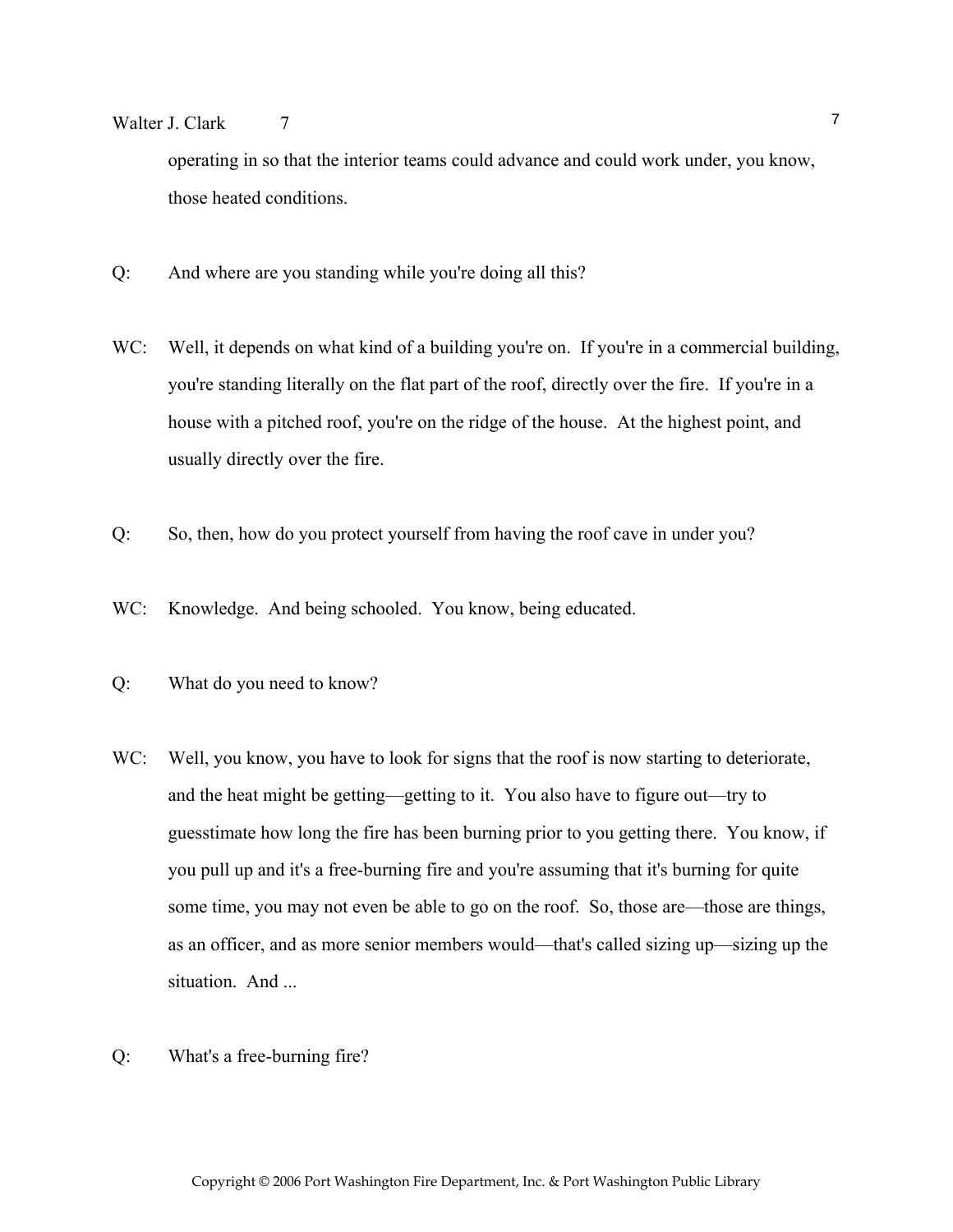- WC: A fire that has already vented itself. The windows have broken out because of the heat. There's lots of oxygen. There's lots of fuel. And now the fire is free-burning, okay. If it were in the early stages of burning, you know, you'd pull up and the windows would be dark; there'd be puffs of smoke coming out. And that's called the incipient stage. But, in free-burning, it means that the fire has already busted through its windows, and it's now on—it's going. It's taking up everything in its path.
- Q: Besides that first fire there on Haven Avenue, what was your most memorable experience fighting a fire?
- WC: Just recently, in 1999, we went to a basement fire. And I pulled somebody out of a basement fire, who was trapped.
- Q: Can you tell me about that?
- WC: Yeah. It was—it was Sunday morning. It was about twelve o'clock. I believe it was in January or February. January, I think it was. And the radio activated, telling us that there was a house fire. I was Fire Marshal at the time. And it was a couple of blocks around the house from me. And the dispatcher indicated that there were people trapped. Confirmed people trapped. And as I pulled up, I had this woman greet me, screaming that her father was in the house. And I was met by a couple of other firemen who didn't have gear. And, you know, they made their best efforts to get upstairs and check the upstairs, but they didn't have a mask on, and I had all my stuff in my Fire Marshal's car, so I was able to go in and take a better look. And I searched the first floor the best I could. And then I proceeded to go in through a basement window and search the basement. And that's where I found her father. I was unable to get him out by myself.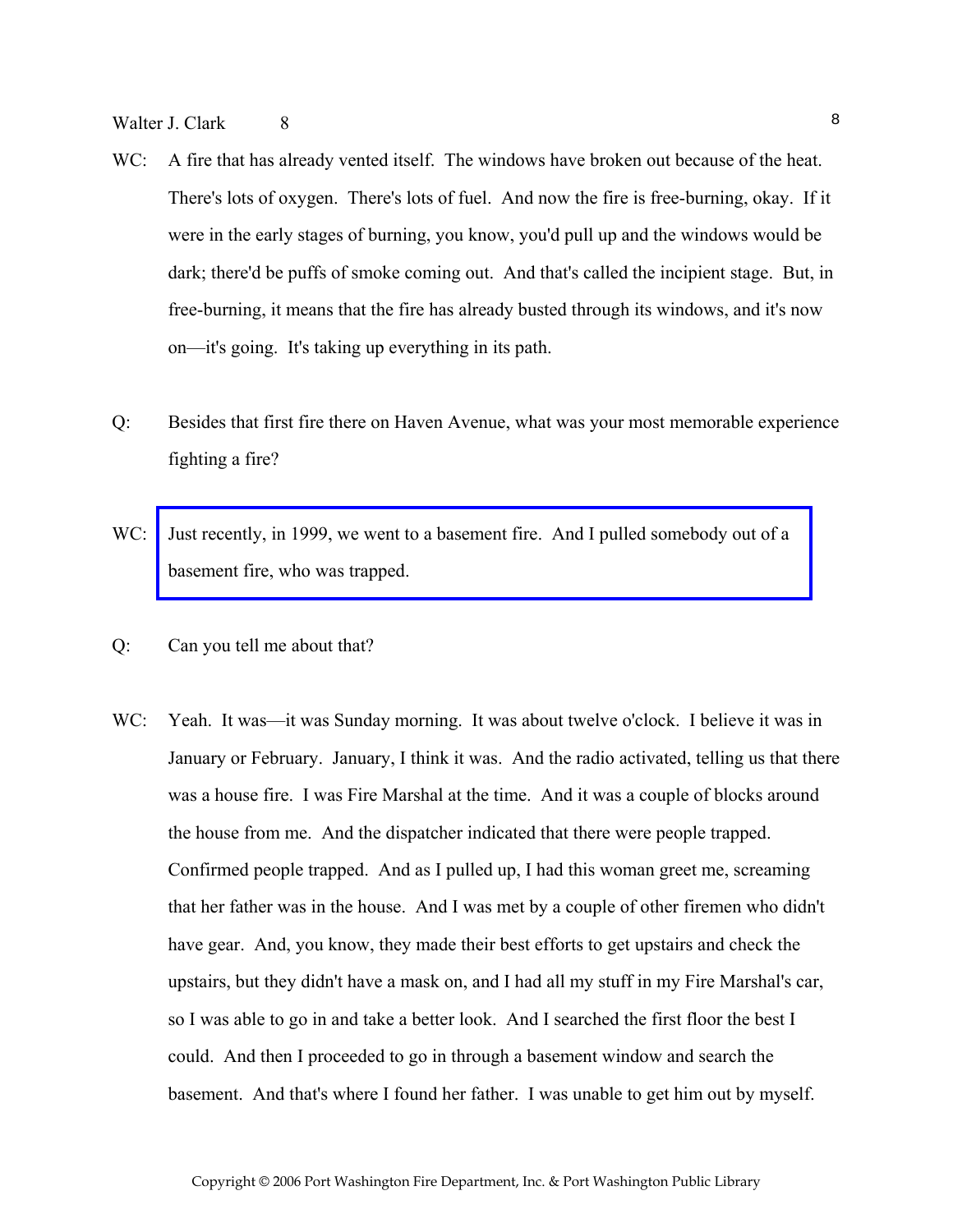Walter J. Clark 9

Other—other guys, as the arriving units came in, had to come down and help me, because he was so big. So, that's—that was a pretty memorable day.

- Q: And where was that fire?
- WC: That fire was on 6 Kirkwood Road in Manorhaven.
- Q: And did you win an award or ...
- WC: Yeah, I received a Gold Medal of Valor for that.
- Q: Were there any others that stand out in your memory?
- WC: Yeah. There were some good ones. Not—not—I shouldn't say "good." That's a bad term. That's a fireman talking. Sorry (laughs).
- Q: Yeah, I know. Well, I've heard ...
- WC: No fire is good. No fire is good.
- Q: ... a good fire. What does that mean?
- WC: It means that it was—it was work. There was work involved. In other words, we pulled up, and we all had to go to work. And there have been a few of those. We had one on Morgan Place that an elderly couple had been killed in. And we could smell them, but we couldn't find them. And finally after, you know, sifting through all the debris and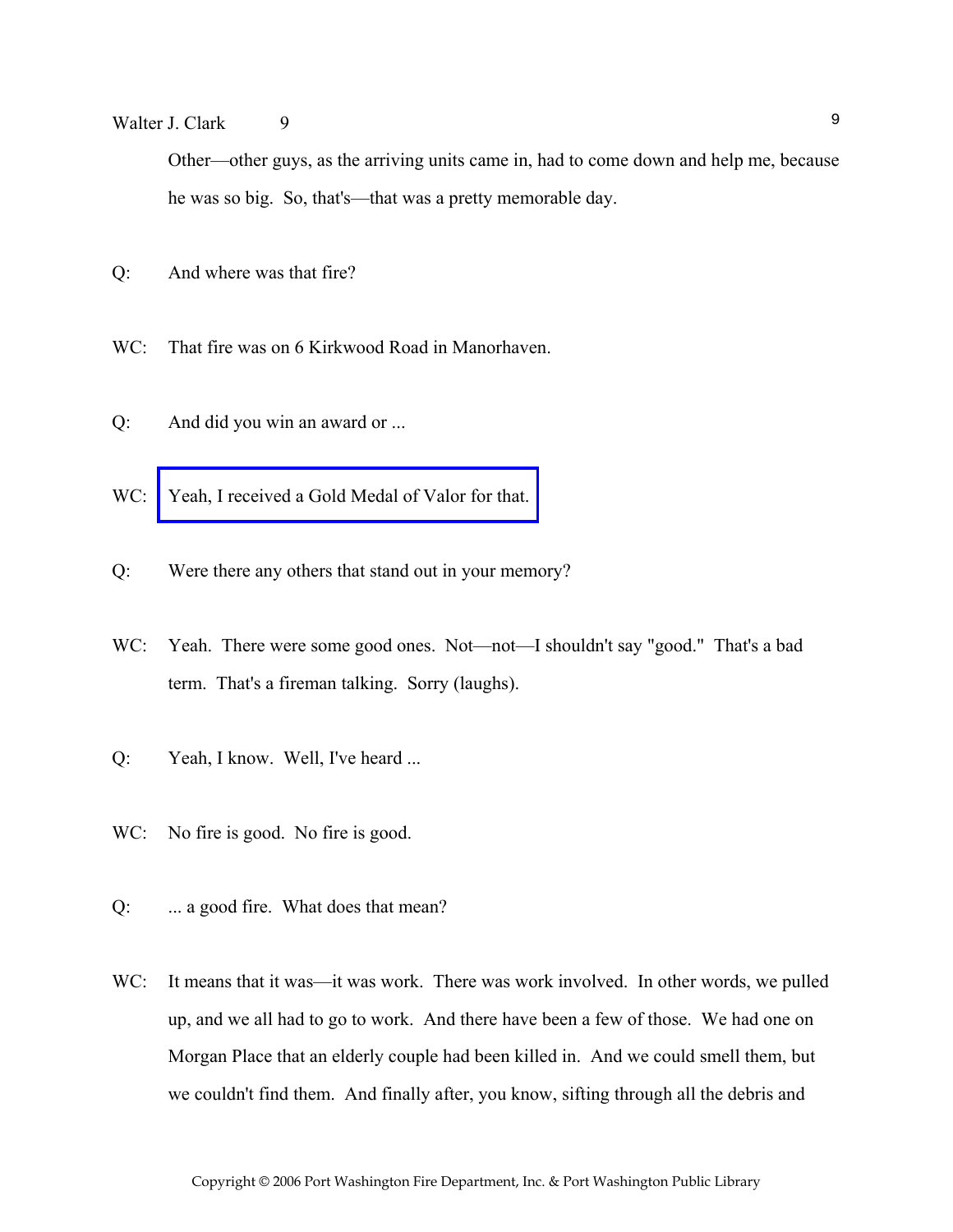## Walter J. Clark 10 10

stuff like that, we came across the woman. I'll take that back. The man—the man wasn't burned. He was actually found standing up near a closet door, like as if he were a mannequin. Like he just died standing up from the carbon monoxide. But she was—she was pretty badly burned, and we were—we were crawling right on top of her, not even knowing that she was there. So that was a pretty bad one.

Q: I hate to ask this, but you said you could smell ...

WC: Yeah.

- Q: ... the smell. What ...
- WC: The flesh and the—and the hair on human beings has a distinct odor when it's—when it's been burned. So, you know, you can—you can—it's a horrible smell, but you'll never forget it if you ever smell it. So ...
- Q: Do you ever have dreams about these fires?
- WC: I—I—the Kirkwood Road fire, I—I used to have like some dreams about it. Quick, flashy kind of dreams. Nothing that, you know, I could even talk really about, because there wasn't much to them. I went to the gentleman's funeral, and those were the—I wasn't dreaming about the fire. I would dream about his funeral. It was weird. Like I would see the casket and, you know—but it wasn't opened. You know, strange. Strange.
- Q: But did you—did you ever see his daughter after that?
- WC: Oh, yeah. She wrote me a beautiful letter. She sent me a picture of her father, you know.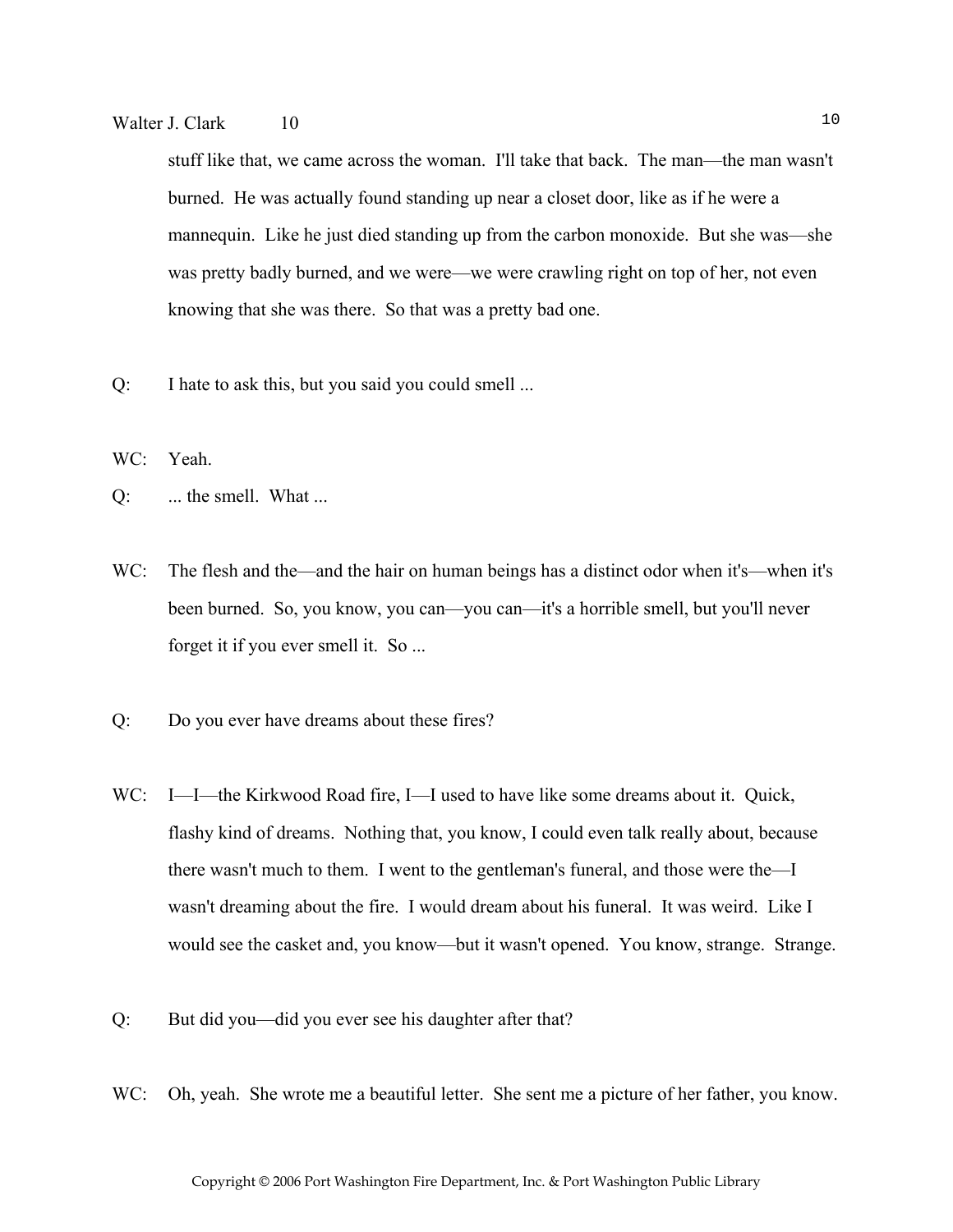And she wrote a beautiful letter in the *Port Washington News*. He passed away. But he lived for almost a week and a half. And so he got to see his family and talk to his family, and say goodbye, and, you know, all that kind of good stuff. And he was a very bad diabetic, and they said that if he hadn't been diabetic, he probably would have survived the fire. So—but, you know.

- Q: You mean, because of how his body reacted to the ...
- WC: Yeah, you know, the diabetes —let's face it. When you get burned, you're very susceptible to infection. And, you know, diabetes just—it's a score against you, to begin with, and your body can't fight off the infections. And so they, that's what they said, that if he hadn't been such a diabetic that he could have probably survived the fire, because we—I got him out quick, very quick. So ...
- Q: About how long did it take?
- WC: Oh, I was—I was at the house within minutes. And I was in the basement, I don't know—I know it sounds like a long time, but I would say within ten minutes of the call coming across my radio, we had gotten him out. That's pretty quick. It's pretty quick. So ...
- Q: So, his daughter showed her appreciation. In general, what's your perception of how the community perceives the Fire Department?
- WC: Well, always in an event like that, we're heroes.
- Q: Yes.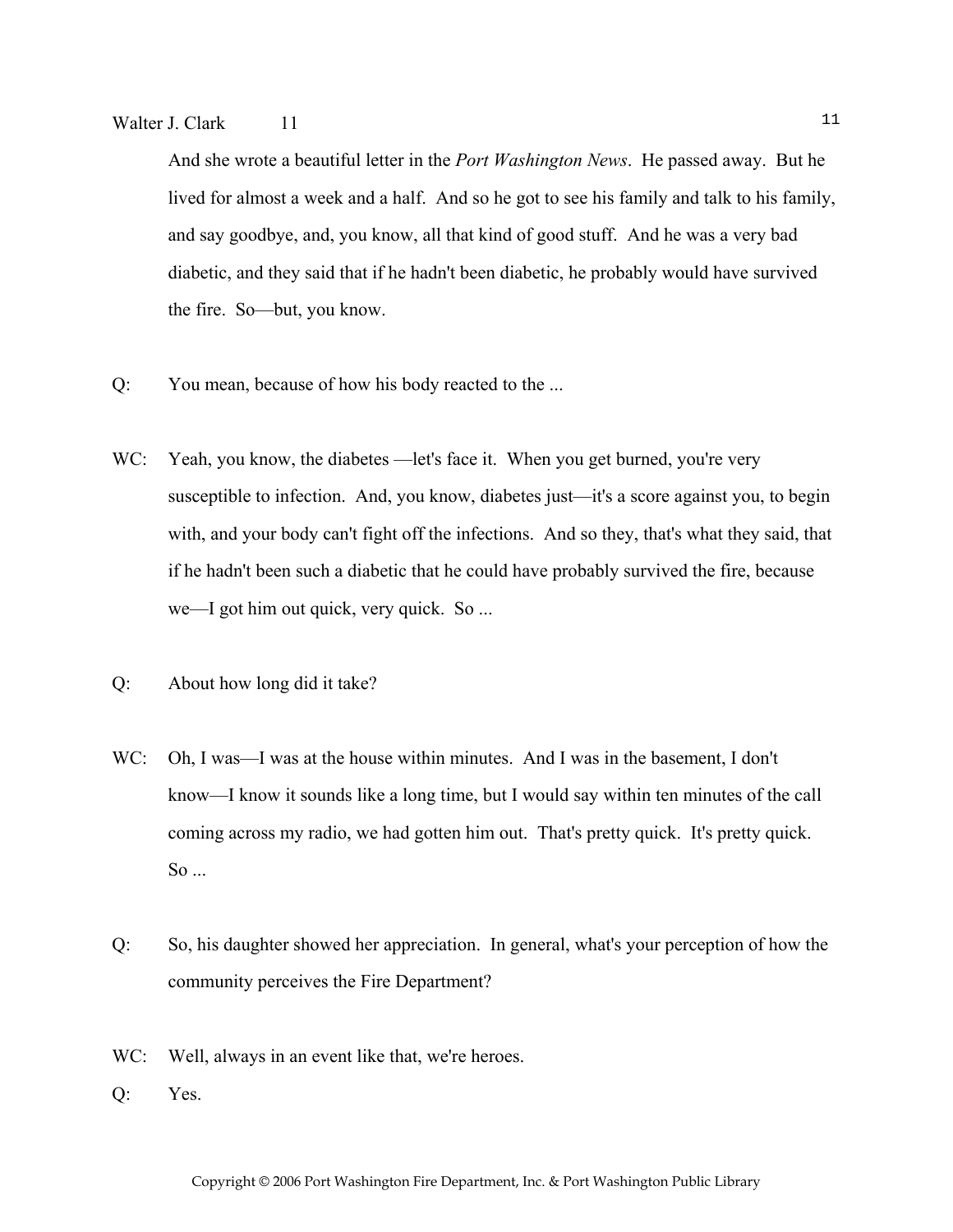- WC: You know, it was like  $9/11$ . We were heroes for a couple of months afterwards. You know, a year afterwards, and then, you know, people look upon us as being drunks, for the most part. Until they need us, they look upon us as being, you know, oh, those rowdy, drunken firemen. Because if you live next to a firehouse, the horn blows, we're loud at night. We're working on the trucks at night. So we have an image, and it's an unfortunate image. But, you know, there— that's the job and that's what kind of people you get to do the job. You—so ...
- Q: What do you mean? What kind of people?
- WC: It's a different breed. I'm not going to deny that. You know, you got to be a different breed to give up your time, be away from your family, and run into a burning building. You got to be an idiot. You really do. So, you know, that's the kind of people we get. They're good family people. Don't get me wrong. But there's something different about us than anybody else. And I don't know what it is. But, you know, can't really put my finger on it. But you can tell. Kids that come in and join, you can tell the kids that are going to grow up to be good firemen.
- Q: How can you tell?
- WC: You can just tell. I can't put my finger on it, but you can always—and you can always tell someone who's not going to make it, not going to do it. You know, they're just they're going to get in; they're going to see something they don't like, and that's going to be it. Now, the one thing that we—when I was going through the ranks and became Captain, and, I would say, in my twenty-five year career, I've cut out a couple of hundred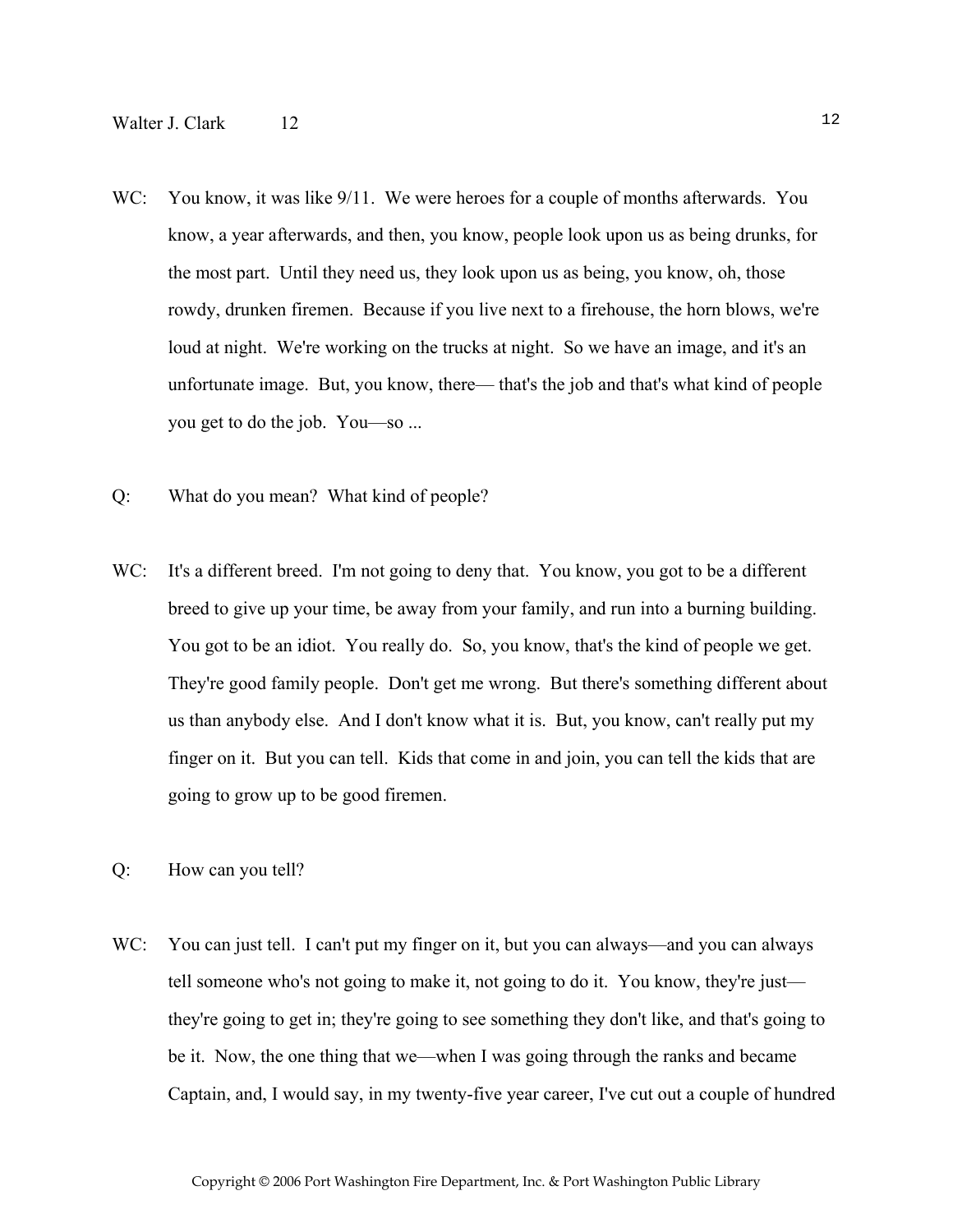people in automobile accidents, just on Roslyn West Shore Road alone. Not including Middleneck Road in Sands Point where we've had two or three dozen fatalities. But Roslyn West Shore Road, forget about it. And I know kids see that, and they're completely devastated. Because it's usually young kids in the car, because they've been speeding and drinking, or whatever. And here are these kids that are a couple of years different in age and have never seen anything like that. Two years, three years ago, we had a very bad automobile accident down there where a young boy died, and they were horse playing in the car. They weren't even drinking. It was on Thanksgiving night. Yes, it was Thanksgiving night. And they just—there wasn't a brake mark on the road. There were no skid marks on the road indicating that they put the brakes on. And they were driving a Lincoln Navigator. And there had to have been seven kids in the car, if I'm not mistaken. One of the young men lost his leg, and the other one was killed. Okay. And the Lincoln Navigator flipped over—nose over end over nose over end. The car was—I'd never seen anything like it, and I've been to a lot of pin jobs, and I just—you know, that was—that was a bad one. That was a bad one.

Q: What is it about Roslyn West Shore Road? Why ...

WC: It's dark ...

- Q: ... why did they have a single car accident?
- WC: It's dark. There's no traffic lights on 'em. On it. Well, they're used to be no traffic lights. And when you're coming home from the bars anywhere in Nassau County, you usually come up the Parkway or the Expressway, and that's like a shoot into town with no, you know, no traffic lights. So ...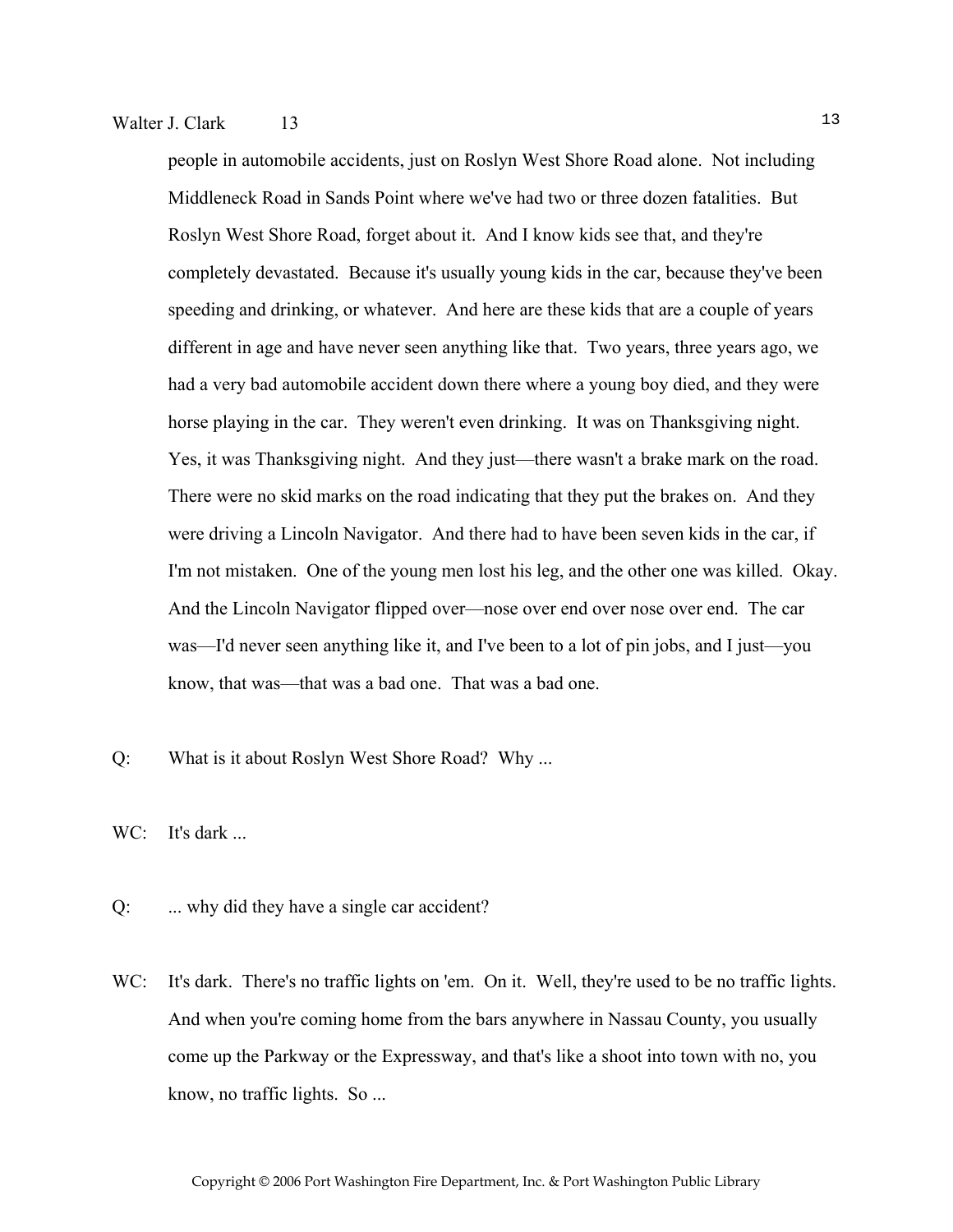#### Walter J. Clark 14 14

Q: You talked about how you almost quit after that first fire.

WC: Oh, yeah.

Q: What kept you in the force?

- WC: You know, I don't know. I don't know. But I went back to the firehouse afterwards, and things calmed down a little bit, you know. And, you know, you can't make these hasty decisions on something, so you sit on it a little bit. So maybe—I don't know, I was young. I was eighteen. I was like, "You know what? Frick this. I don't need this. This is bull shit." (Laughs) in plain English. I was gone for like four hours, too. You know, in those days, I'd come home for dinner with my parents or whatever. I didn't get home till like midnight. And then when the fire was over, we had to go back to the firehouse, clean everything, fill air packs, put the trucks back in service again. You know what I mean? It's—it's a job. It's a job. And, like I said, you've got to be a little touched in the head to do it.
- Q: Well, how, though, do you get over that basic human fear of fire?
- WC: You don't. Because if you do, you're going to get hurt.
- Q: Have you ever been injured?
- WC: The Kirkwood Road fire. I—I did damage to my discs and my back. And I did back injury to my back in a fire up in—oh, up in the Reni Road/Chestnut Road area. Flower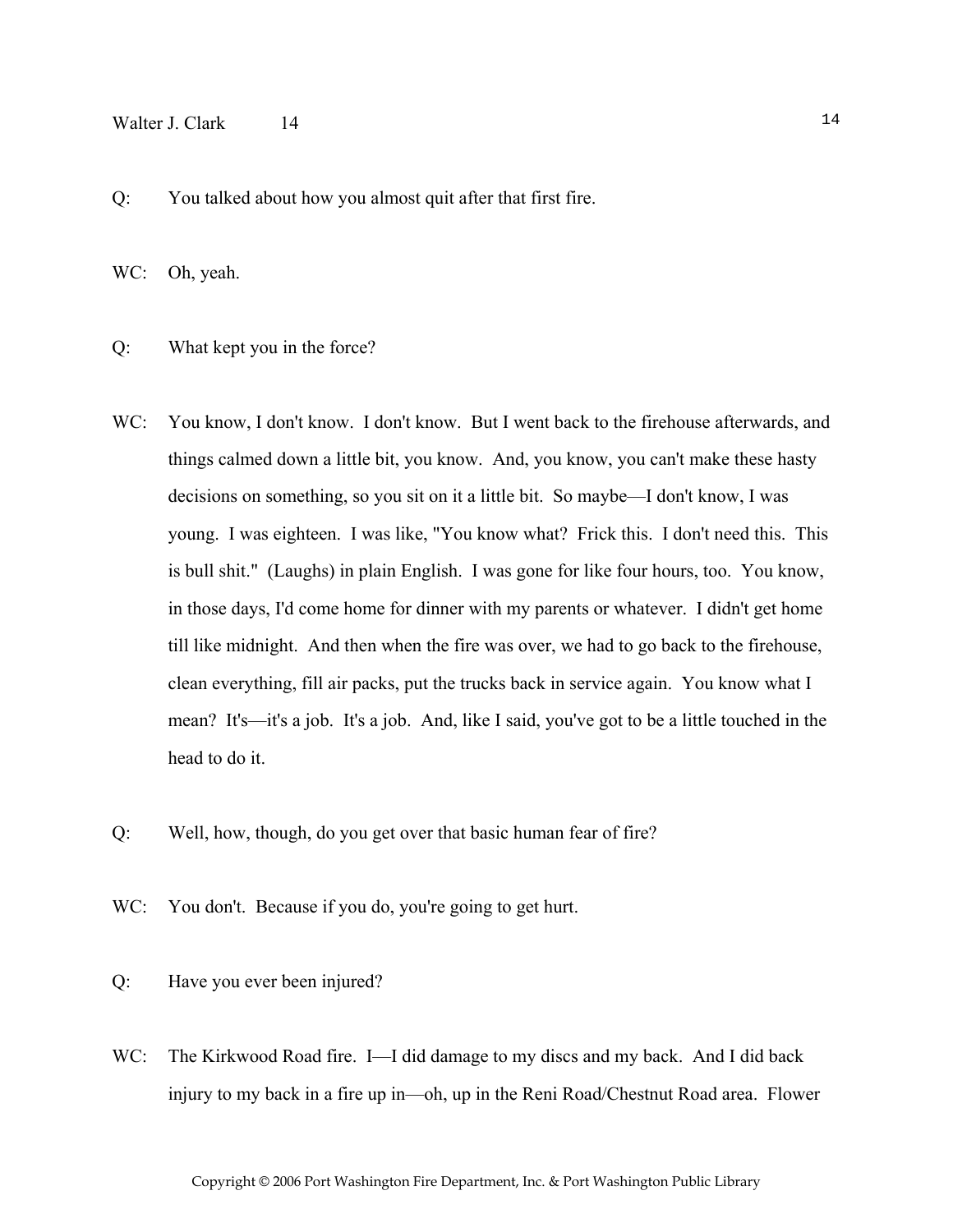## Walter J. Clark 15 15

Hill—I couldn't think of the name of it—Flower Hill area. It was a stupid—it wasn't even a fire. It was a stupid thing. I was crawling up in an attic, and I went to lift myself up through an attic doorway, and I completely blew out my back. I was rushed to the hospital (laughs) in the ambulance. It was bad. Back injuries are big in the Fire Department. That was it, really the only two times, knock on wood.

#### Q: Does it bother you?

- WC: Oh, yeah. Every time it rains, I can tell you when it's going to rain. I can tell you when it's going to snow. Yep.
- Q: So, what happens when you get injured in the line of duty? Is there any kind of compensation?
- WC: Well, if you're disabled, you know, the Department has a State Disability Fund, and you'd get disability. But, no, other than that, you're shit out of luck (laughs). So ...
- Q: Can you tell me about your progression from being the basic firefighter, then to becoming an officer? What made you decide to stand for election?
- WC: Well, you know, I'm the kind of person, when I see something being done, if I think it can be done better, I want to get involved in seeing it get done better. And really the only way to do that was to become an officer and go up the ranks, so that you can make ultimate decisions and set policies and standards. And in 1986, I lost my brother-in-law in a tragic accident here in town. He was crushed under a rock right in his own basement. And that like really kicked me in the ass as far as making us like one of the best rescue companies in Nassau County. So—and that would—that's what motivated me. Was to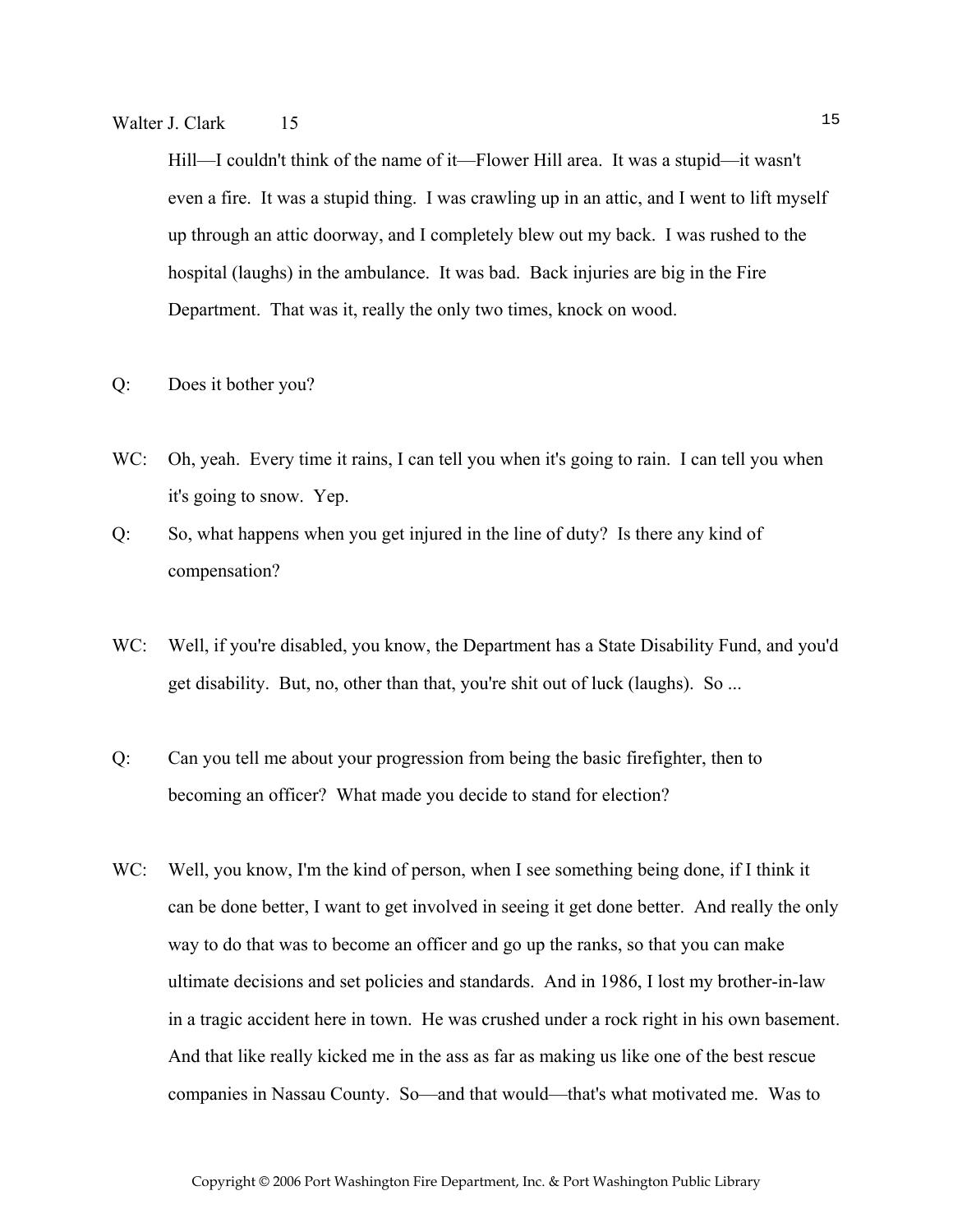## Walter J. Clark 16 16

really, you know—so, and then—then I went up the ranks and became Captain.

- Q: Did you have special training to become a Lieutenant and then Captain?
- WC: Yeah, you have to go to school. You have to go to Nassau County fire schools. You have to go to actual hands-on. And you have to go to classroom training. I forget sorry—I don't remember the amount of hours, but it's quite rigorous, the classroom and the hands-on. So ...
- Q: So, what were the most challenging aspects that you had to deal with as an officer?
- WC: The politics and the B.S. of trying to fight some of the older, more set-in-the-ways, stubborn, you know, because, let's face it, some of these guys have been in the Department for thirty-five and forty years, at the time when I was coming up. And here's this kid full of piss and vinegar telling them that I'm going (laughs) to change things on them, you know. And they didn't really like that too much. So, that—that was more challenging than anything, was trying to educate them on why we should be changing and why things should be upgraded, and why things should be newer and, you know.
- Q: What changes did you want to make?
- WC: We had four pieces of equipment, and, for each call that we went out on, they would set two pieces of equipment up, and they usually would put out two light trucks for everything. Well, I changed that. When I became Captain, I changed that to one ladder and one light truck going out of the house. And then, you know, I got fought on that one. "Oh, you don't need a big ladder truck on the road!" "You don't need ... " this, you know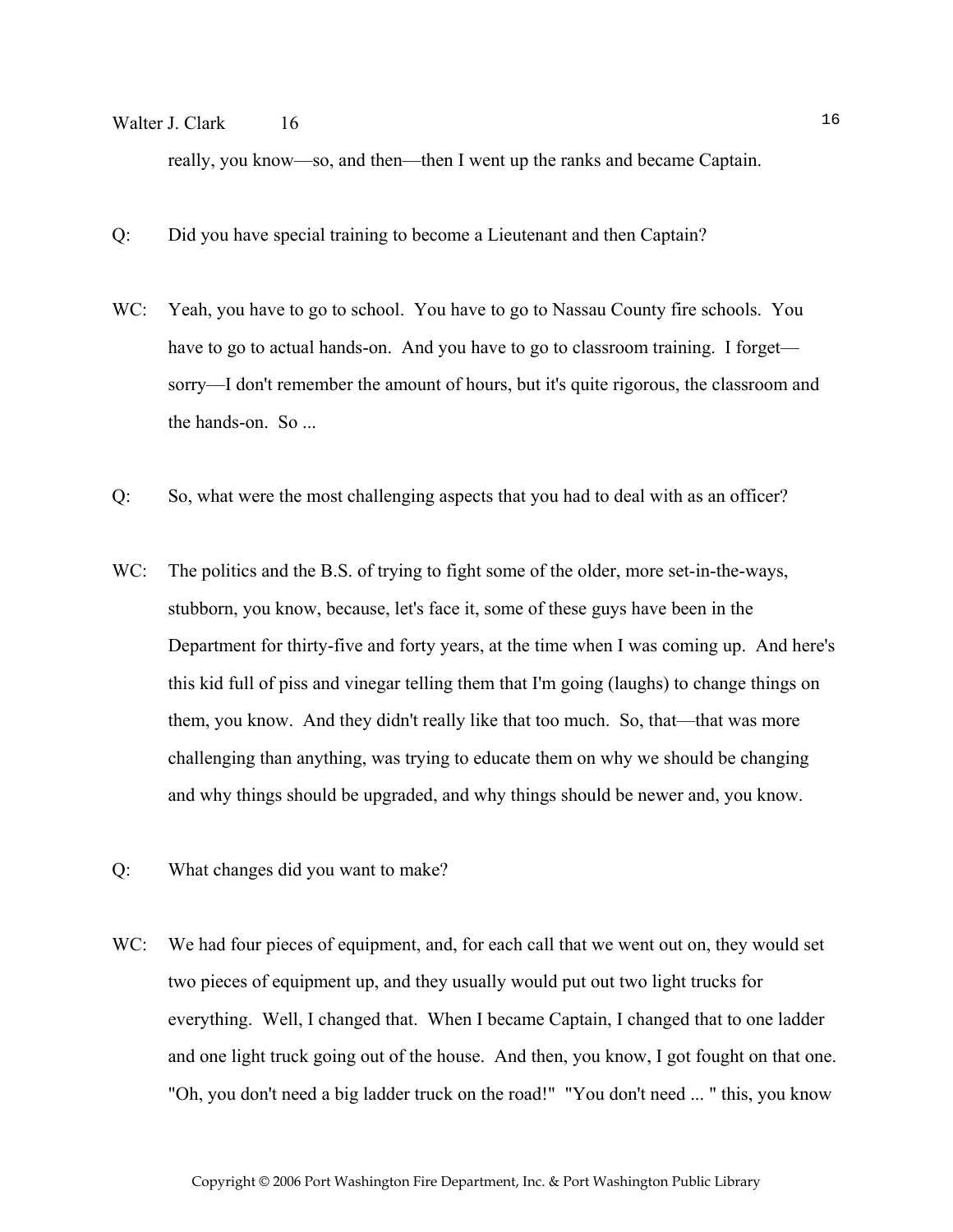(laughs). It was—so here I was trying to be aggressive and proactive on—and my theory was, well, if you have a ladder truck on the road, and, God forbid, it *is* something, you don't have to send back for it. It's already there. Ladders save lives. Light trucks don't save lives. Light trucks illuminate the area, and it's a luxury. But, you know, we—we thought that -- young thinking, that it was critical to have a ladder truck on the road - first due -- for every call. And, to this day, it's still—the Chief of the Department that's in now, he just recently set one of our ladder trucks up with rescue equipment on it, so that the ladder truck can go to ambulance— not ambulance calls -- the ladder trucks can go to vehicle accidents—motor vehicle accidents, so that, if, in the event that another call comes over at the same time, they can respond, because they're already out and on the road, which is, well, proactive. It's a good thing. So ...

- Q: Now, you said a light truck. What is a light truck?
- WC: The light truck is a truck with a built-on electrical generator, which illuminates like a football field. It's got special lighting on it, which makes the—you know, the dark work environment into almost a daytime atmosphere.
- Q: But, does it have any other equipment?
- WC: Oh, yeah, it's got the basics on it. But primarily it's—it's for lights. So ...
- Q: Now, so you got up to Captain. Did you ever think about standing up to become Chief?
- WC: Well, actually, the thought had crossed my mind, but I—I got myself—don't ask me how, because I don't remember—but I got myself involved in being the Fire Marshal. And eleven years later (laughs), I just recently got out. Actually, last year I got out, and that's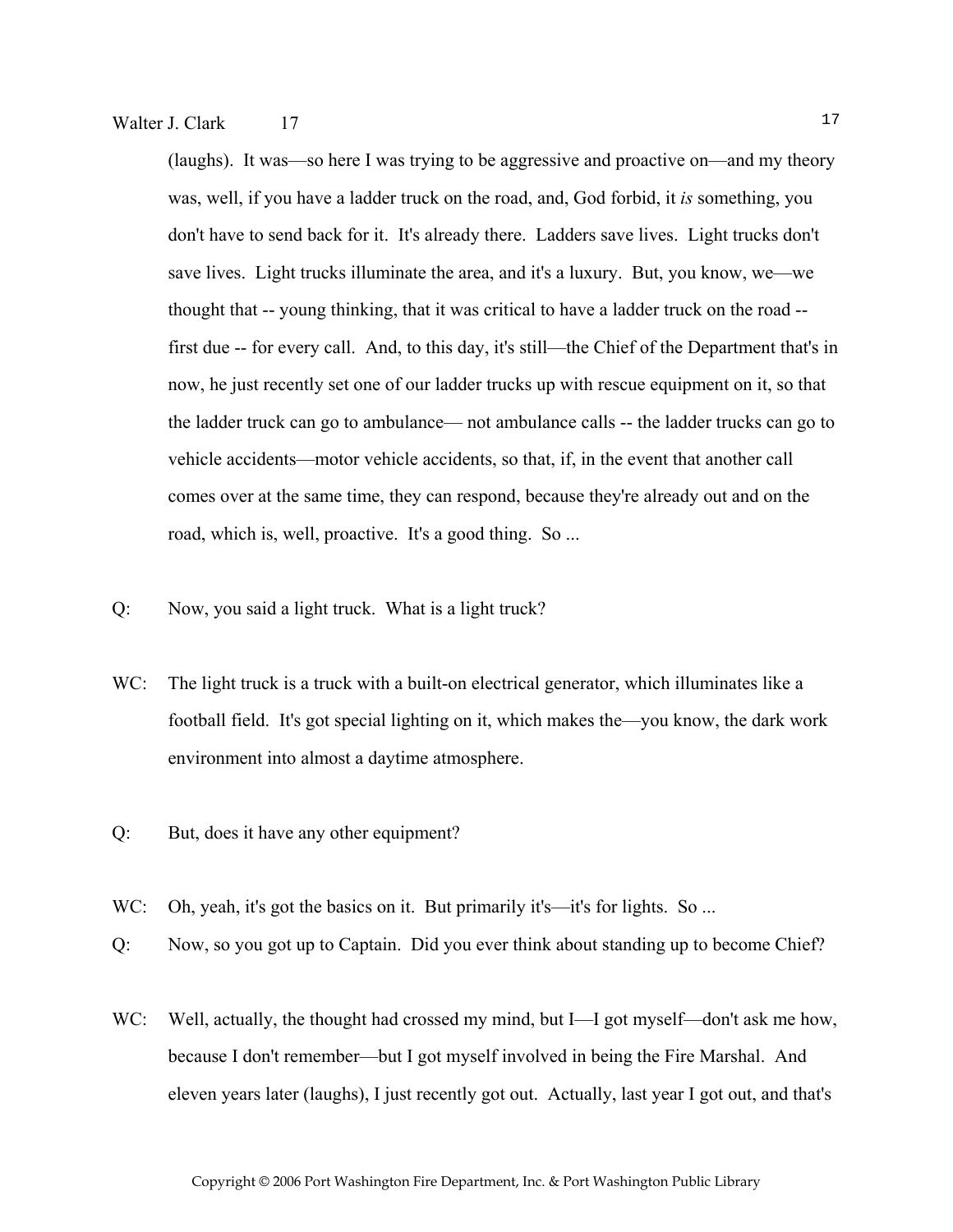## Walter J. Clark 18 18

the best job in the world.

- Q: Tell me about it.
- WC: Well, you know, it's a position of educating the community, educating the children in fire prevention. You know, you've got a little bit of power. And when I say educating the community, in Port Washington, I mean, when you go in to do an inspection, or if you see something wrong and you want them to correct it, instead of just saying, "Do this," and "Here's your ticket," you know, and "Here's your violation order. Do it," you give them the violation to remedy, but you explain to them why. And that's what I mean.
- Q: Can you give me an example?
- WC: Well, like that fire extinguisher over there. The ticket probably is outdated. Maybe it isn't. I know that this is a pretty up-to-date place. But I would say to you, "Gee, your fire extinguisher ticket is outdated, and if you were here alone at night and a fire should break out in a trash basket and for some reason you became trapped in here and that extinguisher didn't work, you wouldn't be able to put the fire out to get yourself out of here." Simple stuff like that. I mean, that was a poor example. But people blocking exits. People storing stuff too close to sprinkler heads. People not maintaining their sprinkler systems. You know, big things, and you have to explain to them that, you know, if a fire did break out and your insurance company found out that there were these violations involved, they might give you a hard time on your payment, okay? So—and when you say that to somebody, it kind of says, "Oh, really?" you know, and then they, you know, it means a lot more than just saying, "Hey, go get it fixed." You know what I mean? So ...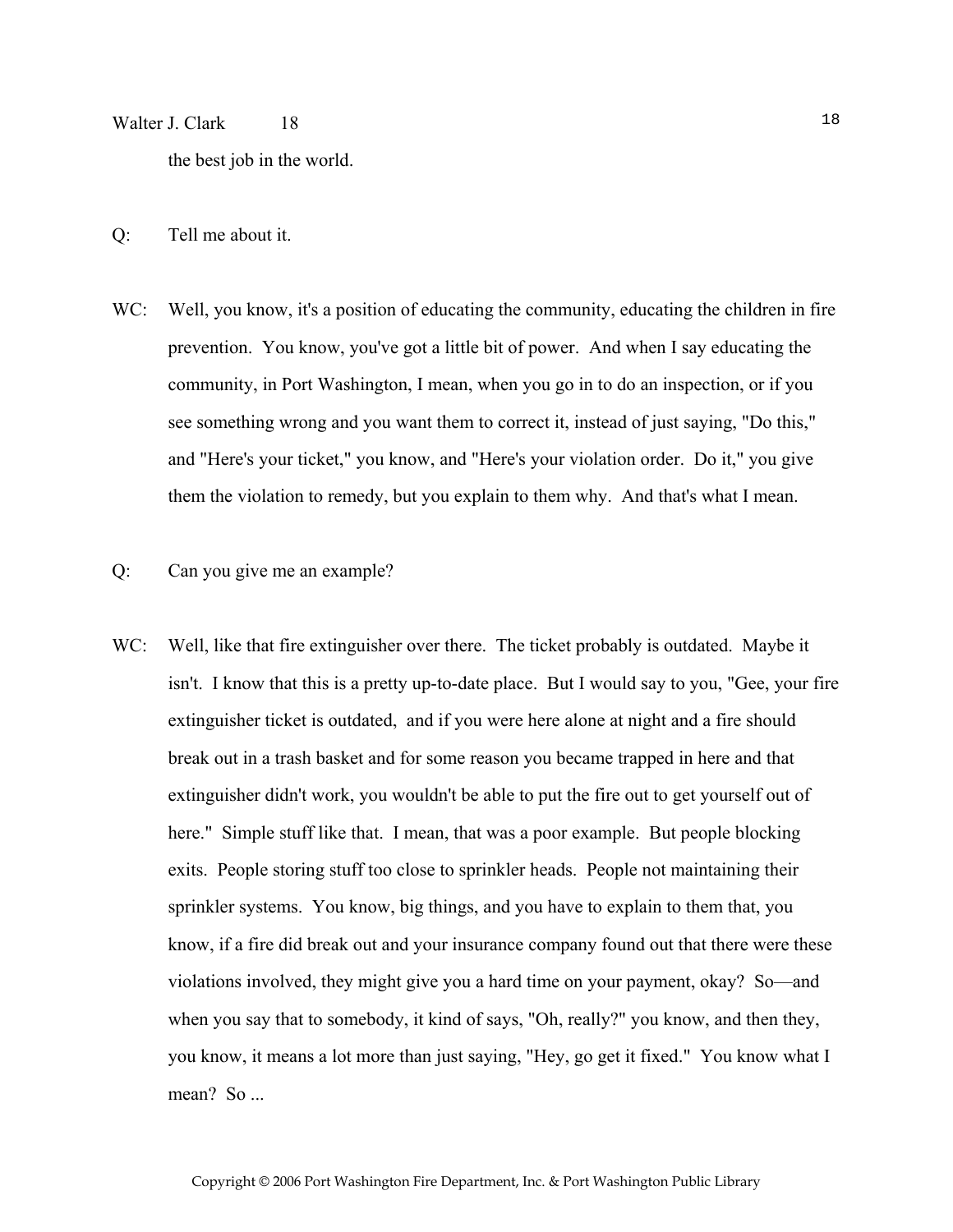## Walter J. Clark 19 19

- Q: Do you do inspections on a regular basis and ...
- WC: We used to. We used to. But we're limited with the manpower and the resources that we have here in town. Port Washington has grown—I don't have to tell you. So we primarily relied on people making anonymous complaints. When we go to fires, if we see something, we'll get it corrected. We do the critical areas in town—the schools, the hospitals, the movie theaters, places of public assembly. You know, those kind of places you have to stay on top of. I was very active with the Nassau County Fire Marshal's Office, doing the Port schools, and this building, as a matter of fact, every year. Because they're under the State Education Department.
- Q: Is that a volunteer position, too?
- WC: Yes.
- Q: How much of a commitment ...

WC: Big time.

- Q: ... do you have to make?
- WC: Big time. It's a full-time job. It's another full-time job. There's a phone in your house. There's a computer in your house. They give you a car. You know, you're on call 24/7. And—and on top of being the Fire Marshal, you're also a fireman. So, I mean, you know, when you get to the scene, if they want you to work, or if they need you to work, you work. So -- it was a great job. Great job.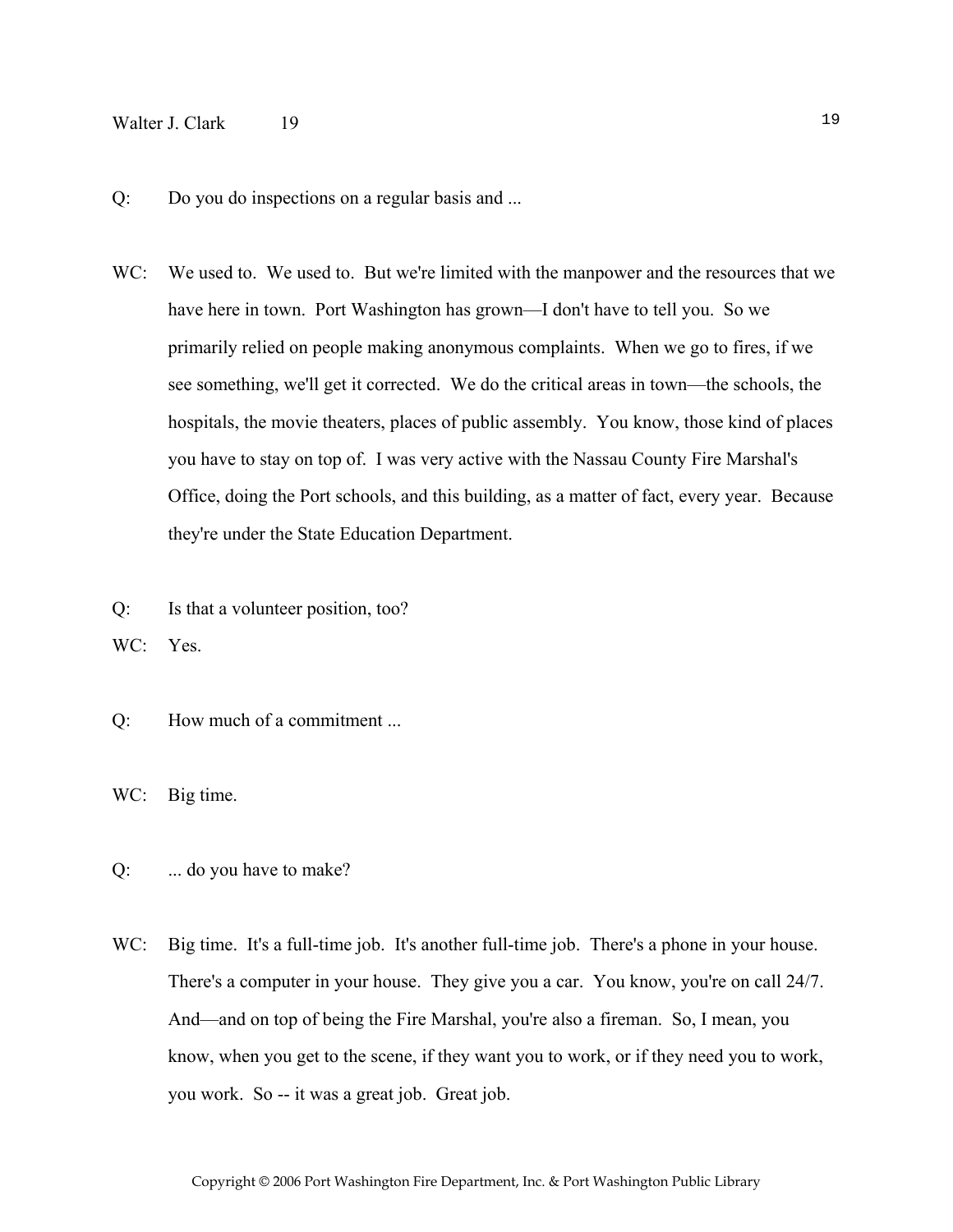## Walter J. Clark 20 20

#### Q: What was great about it?

- WC: Well, you know, it—you got to meet a lot, a lot of different people. I worked with so many different committees on the Gambol—you know, the senior high Gambol. People here—the babysitting workshop. She just escorted me down here. I can't even think of her name. Who's the girl who just escorted me down here? She runs the young adult program. I do the babysitter workshop here every year.
- Q: What does that involve?
- WC: Teaching the kids about, if and when they become babysitters, when they get older, just to be on the aware of the heads-up of when you're in different people's homes, to make sure that there are smoke detectors and, you know, to stay away from the ovens and to note two ways out. And stuff like that. And you get to touch a lot of people's lives in that job. You really—in eleven years, I still can walk through this town, and people go, "Oh, Walter ..." you know. And it's not because I lived next to them; it's because I was the Fire Marshal for eleven years, you know. It's a good job. It's a very good job. Very interesting.
- Q: What would you say is the most important thing people should know, in terms of avoiding fires? Home fires?
- WC: Knowing two ways out. And being protected by a smoke detector. They're equally as important. Yep.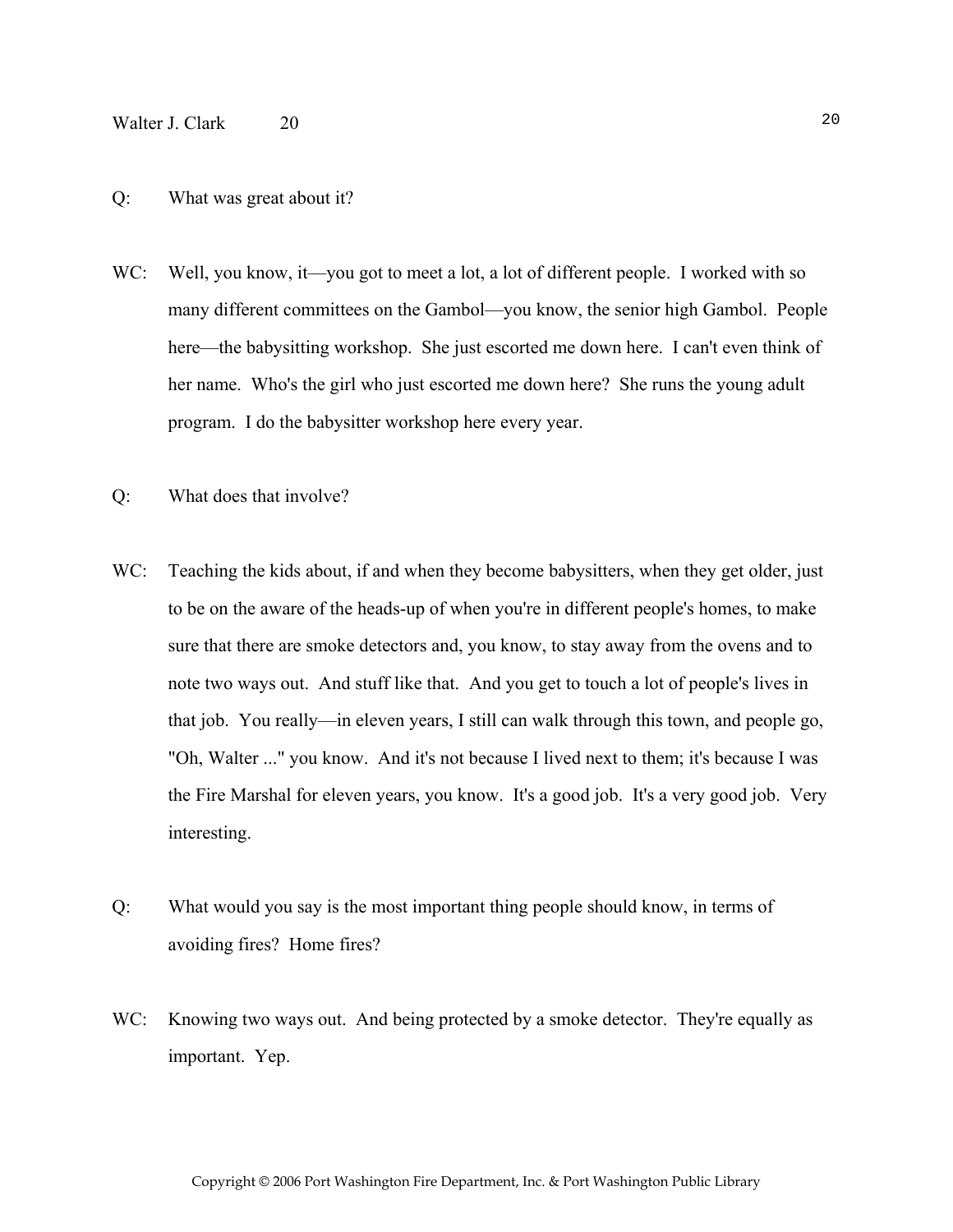Walter J. Clark 21 21

Q: So, in your twenty-five years, you got to know a lot of people in the Department also.

WC: Oh, yeah.

- Q: Yeah. Who would you say are some of the colorful characters in the Department?
- WC: Well, I think one of the most colorful Department (laughs) members that stands out in my eyes is Geoff Cole. You're nodding your head, because you've probably heard his name before. He's a freak. Okay? He is—he is the best. He was like one of the best chiefs we ever had. Twice. He went twice around the block. Normal term is six years. He did twelve. Everything Geoff did, Geoff did to the T, you know. He was a great fireman, great leader, great administrator. I don't think there's anybody in this department that didn't look up to him or doesn't, still to this day, look up to him. Just a great guy. But colorful (laughs). That's what I mean. He's at the firehouse more than he's home. And he's—Geoff's got, I think probably thirty years in, and he still goes like it's—like it's, you know, brand new to him.
- Q: Well, how does this impact your family when you're away from home so much?
- WC: You know, you have to do a balancing act. Some guys' wives can deal with it and handle it, and some guys' wives don't (laughs), you know. So that—that puts a bearing on how much you'll see that guy, okay? Geoff Cole's wife happens to be an angel. Or she hates him (laughs)—one of the two. So, you know—but her brother was in the Fire Department, so she's—she knew what she was getting into and—but, you know, Geoff is 24/7. He's there all the time.
- Q: Did you ever do anything for good luck? Have any kind of good luck charm or anything?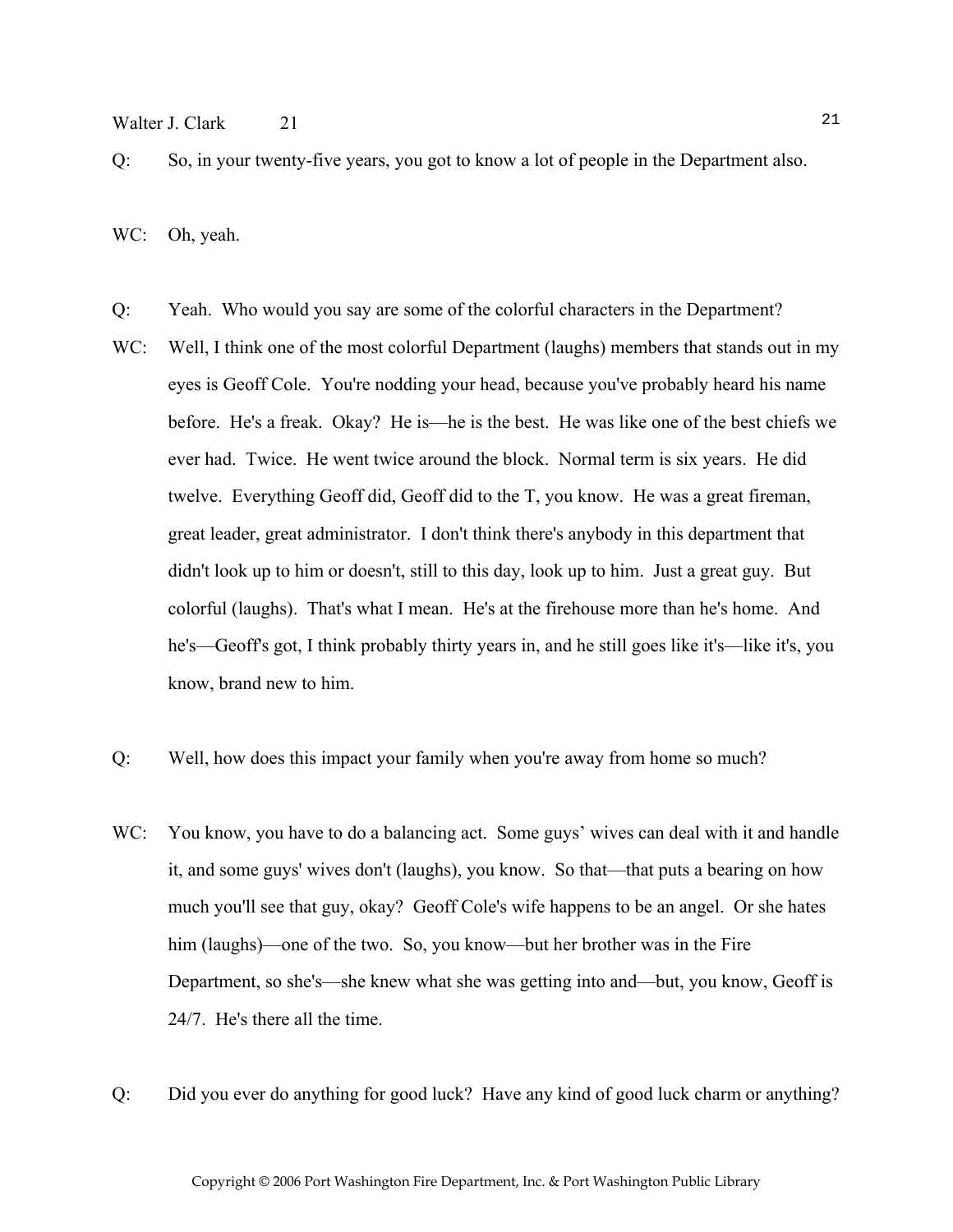## Walter J. Clark 22 22

#### WC: No, not really. No. Not that I can think of.

- Q: In the twenty-five years that you've been in the Department, what are some of the biggest changes that you've seen?
- WC: Well, you know, the federal government and OSHA, which is Occupational Safety and Health Administration, they—they really—the more and more fatalities in the volunteer fire service that became higher and higher, their standards became very strict, as far as training, having a certain amount of hours of training before you could do anything. Record keeping. Doing inspections on your masks—you know, your SCBAs [selfcontained breathing apparatus]. We lost Bobby Dayton in 1986. Bobby was a Lieutenant here in town. And OSHA came in and tore us apart.
- Q: What did they say?
- WC: Well, you now, they said we had poor records and poor this and poor that. But, you know, Bobby was as professional as they come. He did what he had to do, and he died doing it. Okay? And whether or not we had records, or, you know, you couldn't have been any more trained than Bobby. But that's the job. And you know that when you're going up to a, you know, a two-story dwelling like that. And—and he got disorientated and he died. He got killed in the line of duty. But, OSHA doesn't see it that way. OSHA says, "Well, how could this accident have been prevented?" Well, you know, in those days, you'd go in and you'd crawl along the wall, trying to find somebody. Nowadays, you use a tag rope.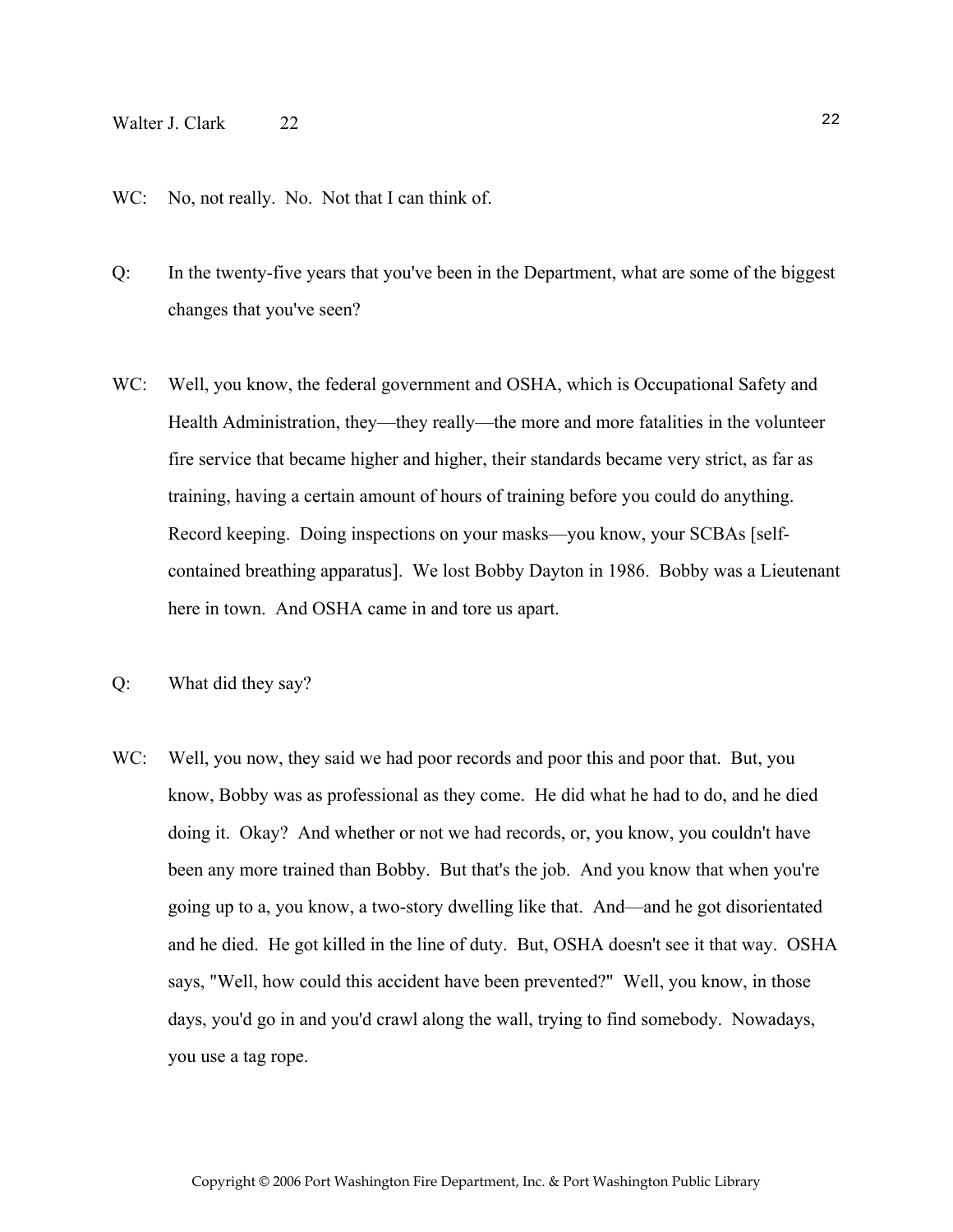#### Walter J. Clark 23

- Q: A tag rope?
- WC: A tag rope. So ...

#### Q: What is that?

WC: A rope that—it's called a search rope, tag rope. You would tie it off to an object at the door, okay?—a door knob, a banister, or even another fireman holding it. And you would go in and do your search. And not be so concerned about becoming lost and confused, because you could grab your tag rope and follow your way back out, you know, like the bread crumbs (laughs). But in those days, we didn't do that. Those days, you just went in. You went in, and you crawled along the wall, and that was your bearing point. Following, you know, following yourself along the wall, hitting windows breaking windows with your tools. And that's how the job was done. And then, like I said, then more standards, more training, and more, you know, technical support came in and, like I said, a lot has changed on the job. So ...

#### Q: So you think the change is for the better?

WC: Oh, yeah. Yeah. To some extent. I think sometimes OSHA gets a little overboard, but OSHA was the one who—you no longer see the firemen riding on the back steps of the vehicles, okay? That's an example, which is a good thing. They're now all in an enclosed vehicle, okay? But that made the price of fire engines go ridiculous, all right? Now, that's just one small example. But, you know, they've—a lot of the firehouses—the older firehouses—used to have poles in them many, many moons ago. Port Washington never had them, but surrounding departments, you know, had them. And OSHA said, "No, get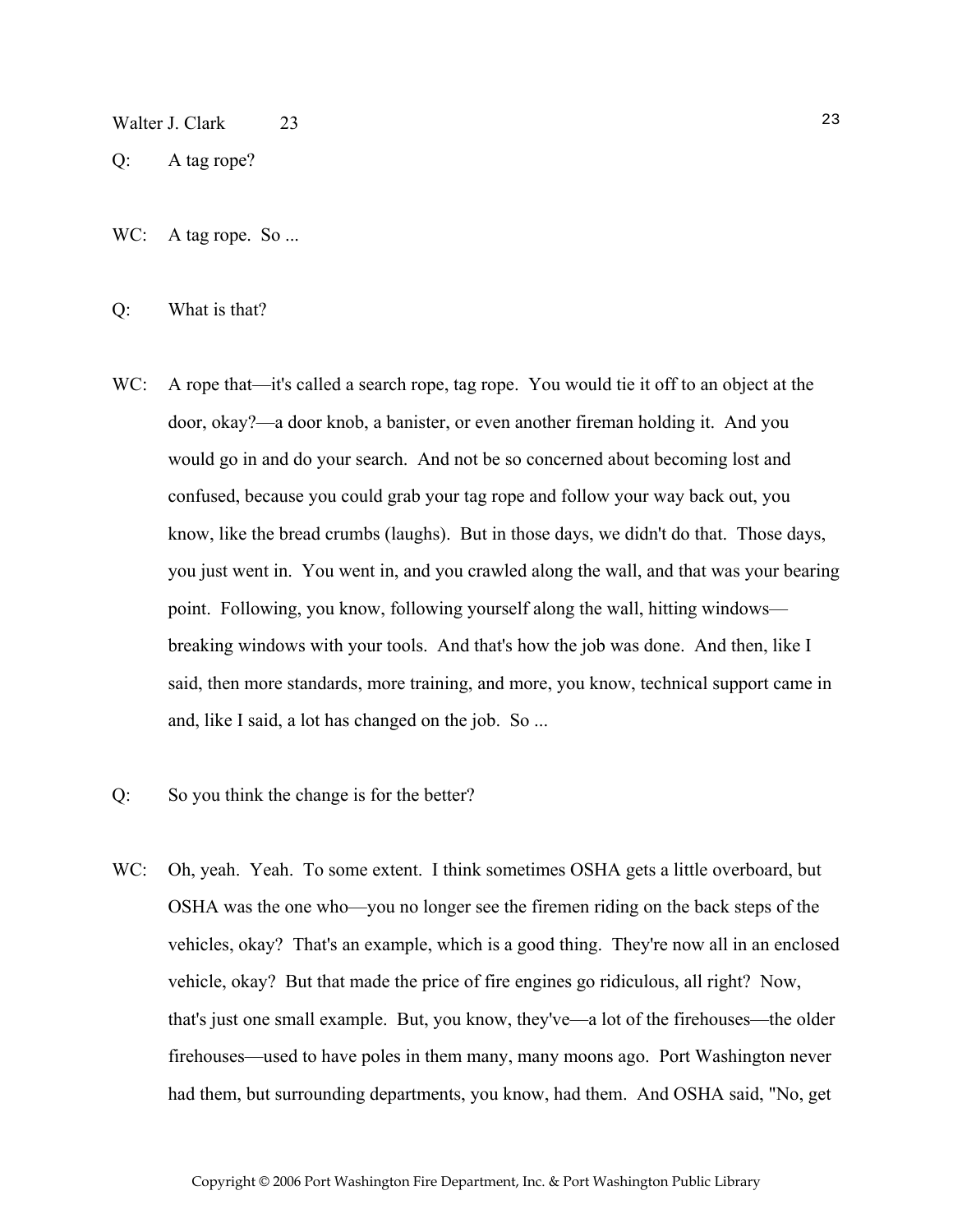Walter J. Clark 24 24 rid of the poles" (laughs). So ...

- Q: There are enough dangers on the job ...
- WC: Yeah, you didn't need them in the firehouse.
- Q: Yeah. Were you ever involved in an investigation for arson?
- WC: Assisted. Assisted. See, in Port Washington, what we would do is we would do a process of elimination and try to determine what *didn't* cause the fire. And you rule out everything else, and, you know, and you can also determine by when you pull up to the fire what the fire is doing. Time of day, weather conditions, what kind of a building it was in. If the business was doing poorly, let's say, for an example. You know what I mean?
- Q: I mean like what kinds of things would arouse your suspicions?
- WC: Oh, like I said, time of day, what kind of business was it? Was it doing well?
- Q: Like what time of day? What time of day would ...
- WC: Well, you know, someone's not going to set a fire at twelve o'clock noon. They're going to get seen. It's three o'clock, four o'clock in the morning, all the security lights are burnt out on the side of the building. There's a garbage dumpster up against the door, making it hard for the Fire Department to get in there and put the fire out. The sprinkler system is vandalized. All these kinds of things lead up to saying "Holy shit! I think this building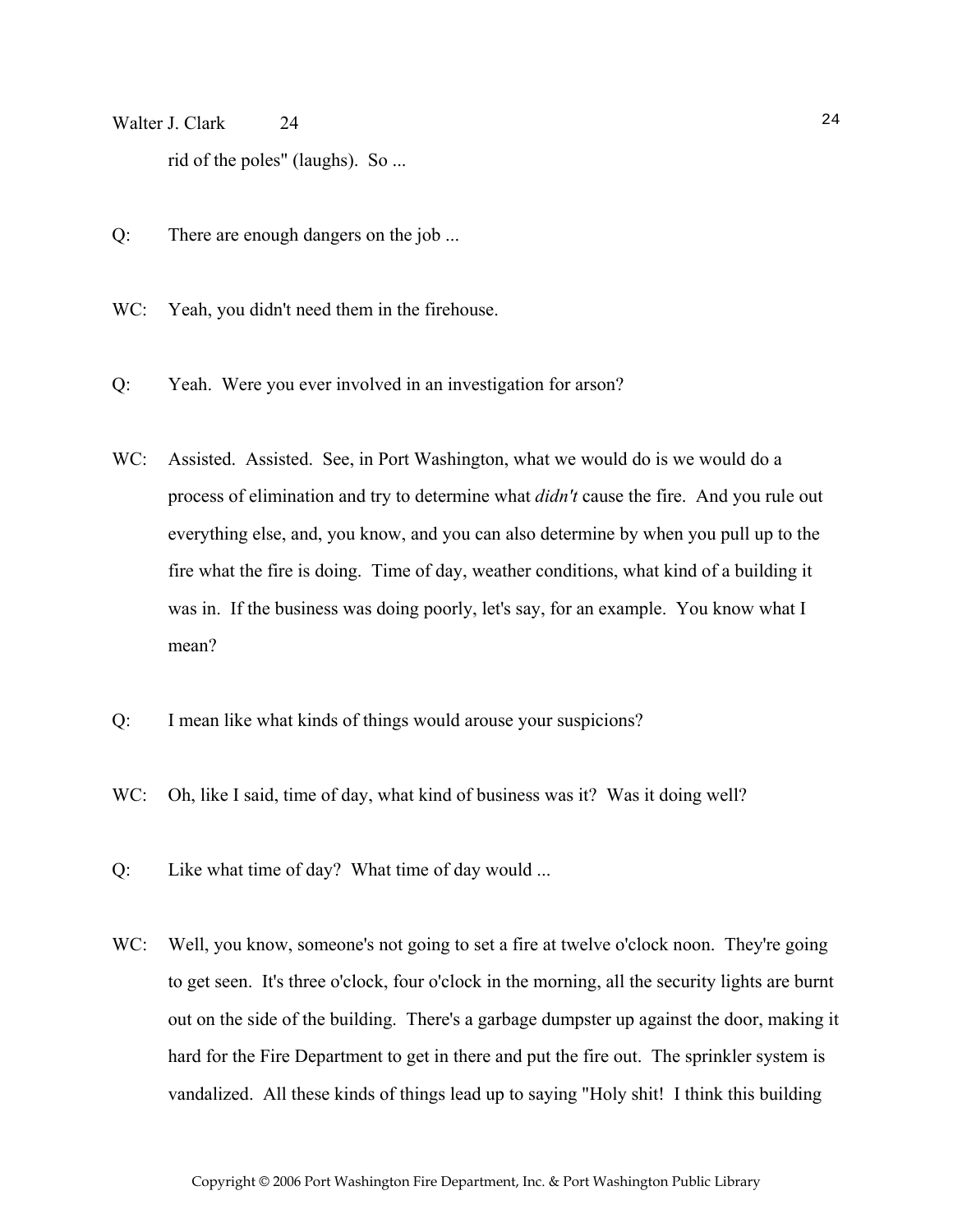was set on fire." And if you can rule out any source of ignition, like electricity or a pilot light, that— those are the kinds of things you try to determine whether or not they're a factor or not. So, what I would do is I'd report back to the Chief saying, "Listen, nothing for nothing, but you need to call the County in here, because this—this fire was definitely suspicious. And then they would come in. The police arson squad would come in. They'd take some pictures do some canvassing, some interviewing. They would talk to some of the guys that came up on the rigs first. You know, the trucks first. You know, because different color flames mean different color accelerants. Stuff like that.

- Q: So, you said you would alert the police. Was that in conjunction with your job as Marshal or ...
- WC: Yes.
- Q: Yeah.
- WC: Yep.
- Q: And did—you know, was there ever a case that developed from that? Did you ever have to testify?
- WC: No, I've never had to testify. I did have to—I did have to testify in a couple of lawsuit cases, where, for an example, we had a big, big bad fire in Sands Point. And I determined that it was either the TV or the DVD player. And, to make a long story short, it ended up being the TV, okay? But the insurance company, to get some of their money back, because it was a multi-million dollar loss, you know, the insurance company hires a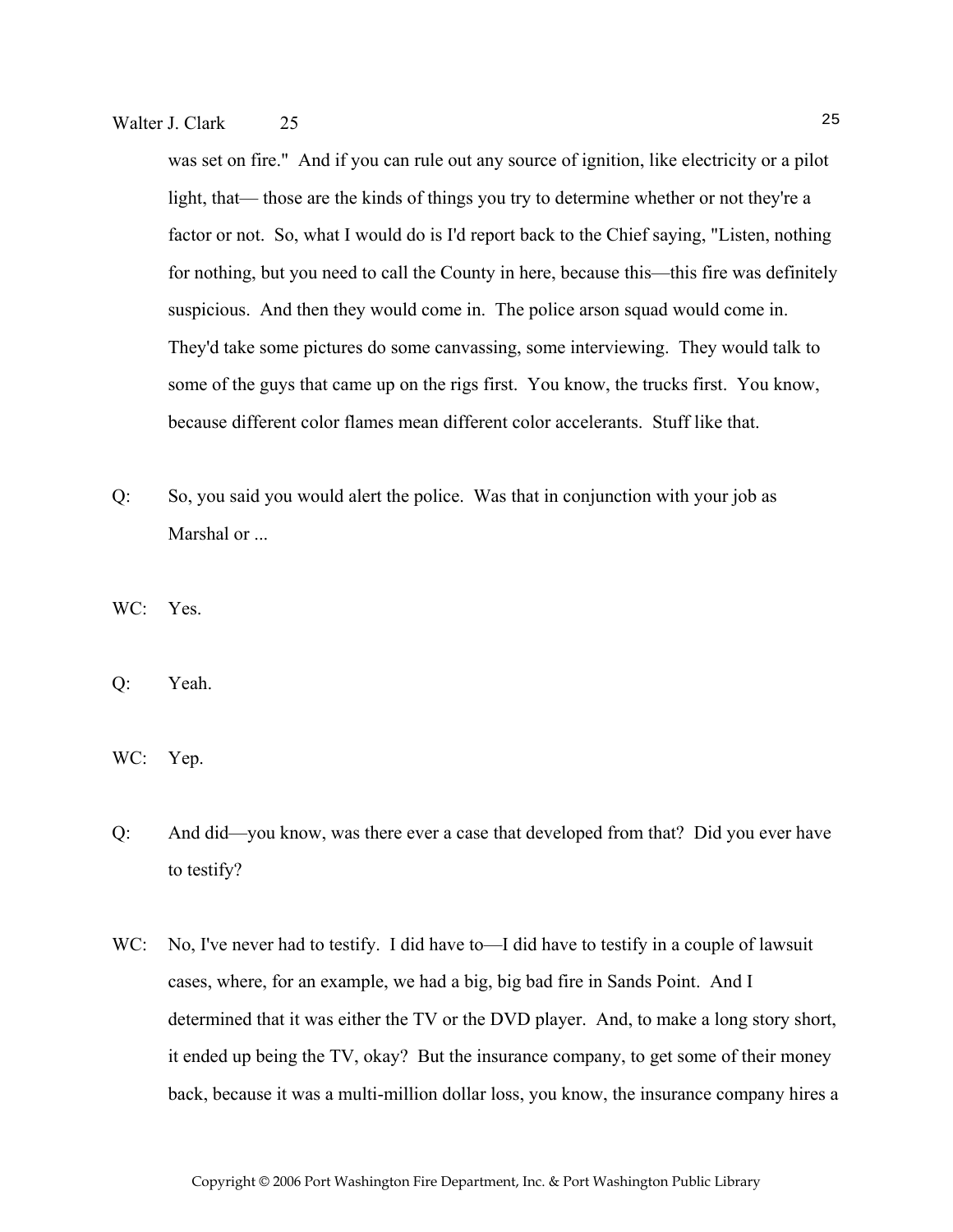## Walter J. Clark 26 26

private arson team—a fire investigative team—and they say, "Okay, go prove to me that it was the TV." So this private firm pulls the TV apart, sends it to a lab, and they do all sorts of testing on the wiring, and they come up with a thing that says, "Yes, it was the TV." So, now JVC, the owner of the TV, and the insurance company, are now battling it out in court to see who's going to pay.

Q: That's JVC?

- WC: JVC. That's a brand name for a TV or a stereo.
- Q: Oh, yeah.
- WC: And so I had to testify, and in a deposition I had to show the pictures that I took and because I was inside pretty quickly, where did I see the bulk of the fire. All that stuff. I've had to testify a couple of times at depositions, but no, not ever in court. And it was always what started the fire. Not that it was an arson case or anything like that, because arson convictions are very, very—very, very low. It's a very hard crime to prove. Not to prove. To catch the person who did it. It's very hard. Very low conviction rate.
- Q: Do you take pictures at every fire?
- WC: If it's a good fire and, yeah, and there's some questionable—yeah, but not every fire, no. No.
- Q: But you would have your camera with you all the time ...
- WC: Yeah, in the back of the car.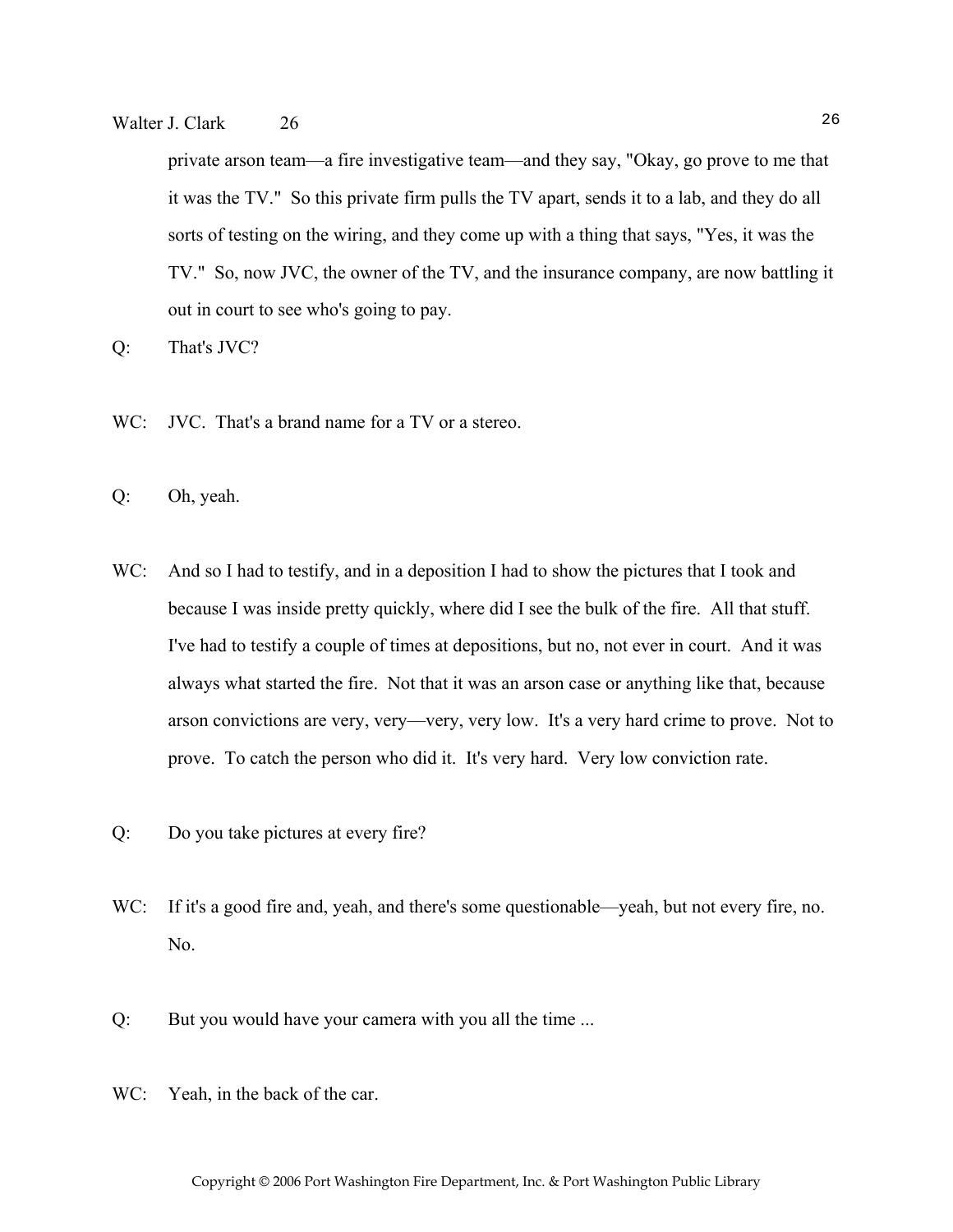Walter J. Clark 27 27

- Q: ... as Marshal? Yeah.
- WC: Goes in the back of the car.
- Q: And when did you stop being Marshal?
- WC: I got in as Fire Marshal in 1993, and I got out in—what are we in here? 2002?
- Q: Four.
- WC: Two thousand—yeah, I'm trying to think.
- Q: Oh.
- WC: 2003. 2003, I got out. So it'll be a year, March. Right, it'll be a year, March.
- Q: Are you still active in the Department?
- WC: No. I'm very burnt out. I hate to say it, but I'm very burnt out. After 9/11, that was a bad thing.
- Q: I have to turn the tape over.
- WC: Go ahead. ... [END OF SIDE A; BEGIN SIDE B] ...
- Q: What—how did 9/11 affect you?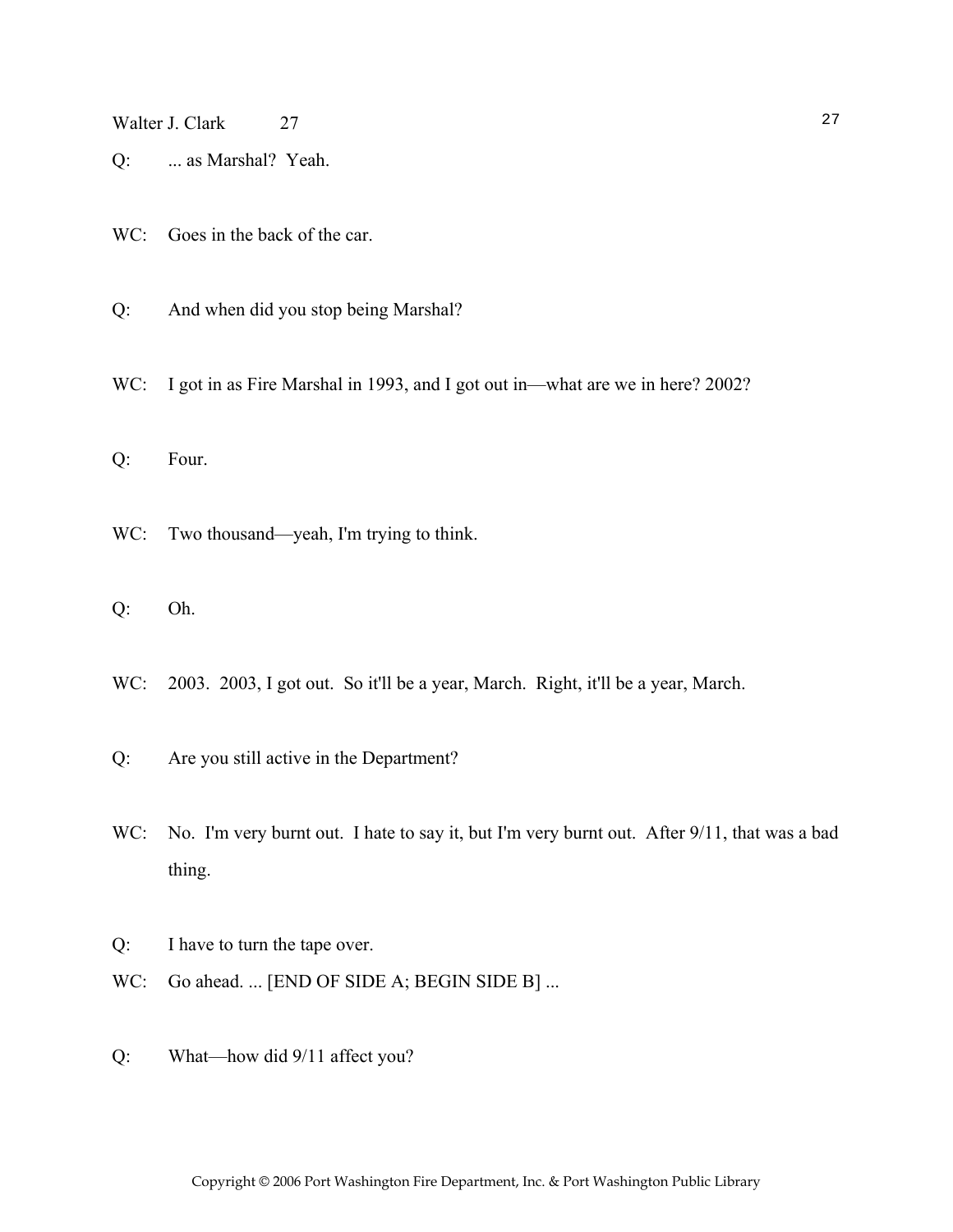Walter J. Clark 28 28

- WC: Oh, just, you know. Wasn't a good thing to see. You know, you want to go in there and do the right thing and help. And you want to just save the world and think that you can. And ...
- Q: Did you go down?
- WC: Yes, our department went in for, I think, like four or five nights. We went in the eleventh, the night of the eleventh. Twelfth, thirteenth, fourteenth. And, you know, just to see it was just horrific. You know, bad enough seeing it on TV, but when you pull up to it, and you're like saying to myself, "This is—it looks like a movie set. It was fake. [This can't be real." And the truck that I—I ended up meeting one of our light trucks, like](http://www.pwfdhistory.com/trans/clarkw_trans/pwfd_911008.jpg)  I was explaining to you before, because there was no power in any of the areas. So they needed lights down there more than anything. And the truck that—I walked up to the guys sitting next to the truck that our Department had there, and there was a lady's arm laying next to the truck. So, it was like—it was like fake. It was like fake. I couldn't believe that this had happened to us. And I wasn't so upset for me; I was upset for my son. So ...
- Q: Was your son there with you?
- WC: No. No, my son—he was like thirteen months old at the time. But I could just—I was just thinking about how the world has changed, and he's, you know, going to live in this shitty world. So ...
- Q: Yeah. Now, you had seen some pretty terrible things ...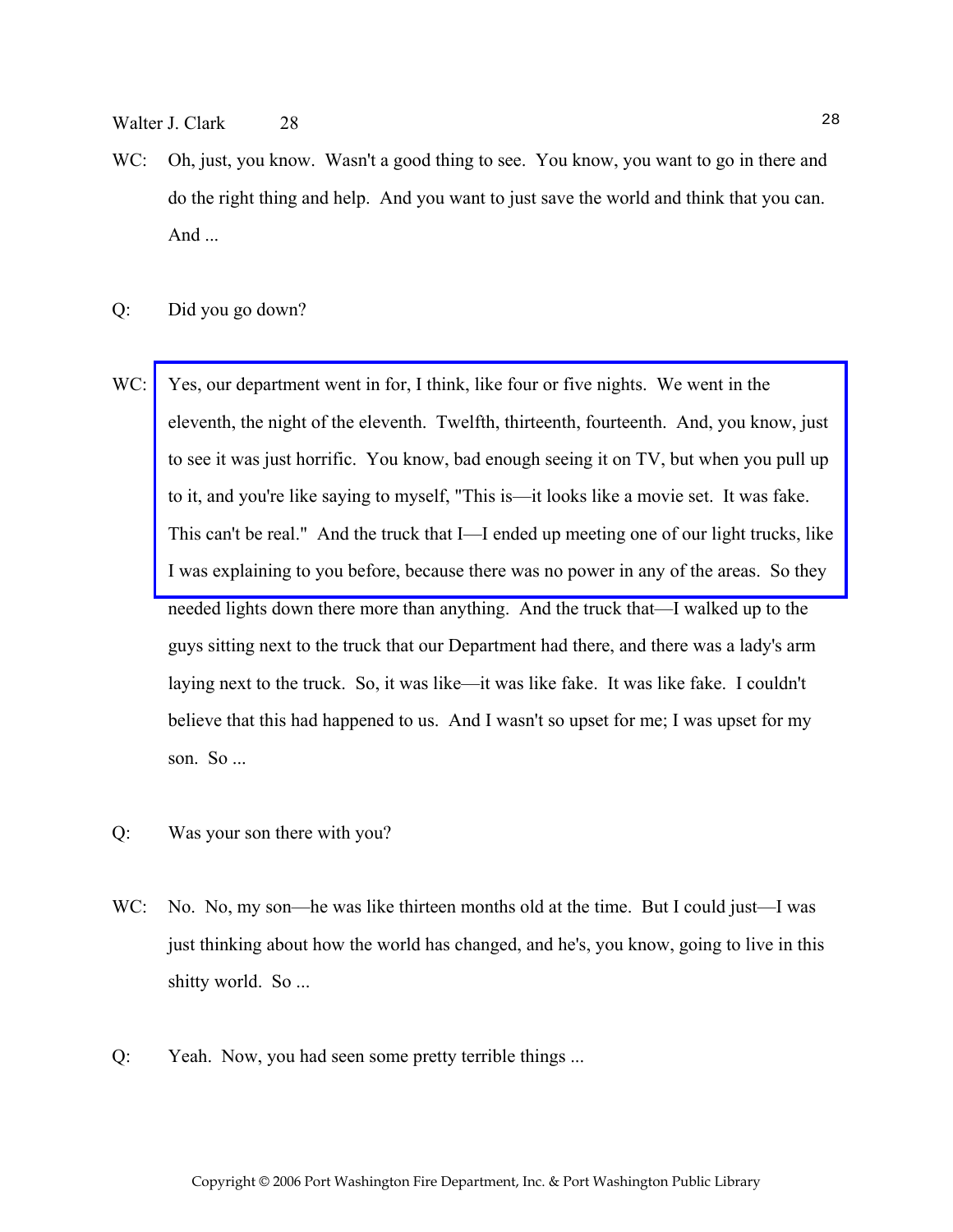WC: Nothing like that.

Q: ... before that.

WC: Nothing like that. So, I'm done (laughs). Just turn the tape off. I'm done (laughs). [Tape turned off, then on again]

Q: Do you remember any kinds of pranks or practical jokes that went on in the Department?

- WC: Oh, it's never ending. They used to put dog poop in your boots. I mean, you know.
- Q: And how did you react to something like that?
- WC: You didn't. You just—you went, "Oh, shit!" and you cleaned out your boots after the call was over, and, you know, because there's a rack with all your gear on it, and so when the tones go over and you get called out, you know, they—you know, they were always they were always playing around. And God forbid you fall asleep in the firehouse, sitting there watching the TV ...
- Q: What happens?
- WC: ... you're done. You're done. They'd draw on you, you know, and hold your hand in water, hoping that you'd pee yourself (laughs), you know. Just immature, ridiculous, stupid stuff. Like I said (laughs), that's the caliber of people that come in to do this stupid job (laughs). You know.
- Q: But, even if you're not an active firefighter now, you know, going to the fires, you're still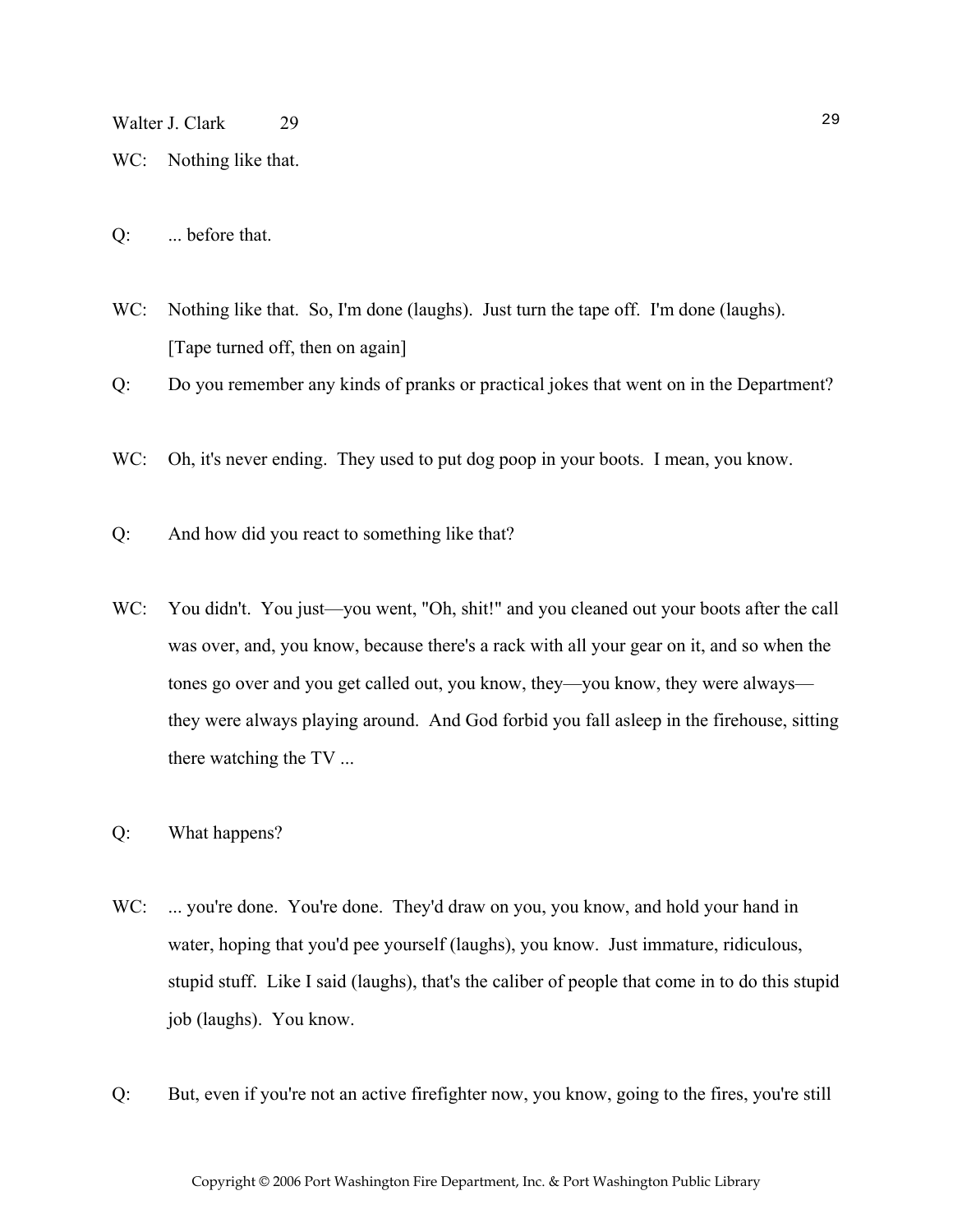Walter J. Clark 30 30 in the Department, right?

- WC: Yeah, yeah. I'm actually out on medical leave. Because I had—I had surgery on my arm, and I'm going to probably have to have the other arm done, because I tore ligaments in both of them.
- Q: Because of ...
- WC: No, it has nothing to do with the Fire Department.
- Q: Oh, your work?
- WC: No, it had nothing to do with work either.
- Q: What kind of work are you doing now?
- WC: I'm in the school district. I do maintenance. Maintenance work.
- Q: Which school, or all of them?
- WC: Port Washington schools. I'm in the—actually Manorhaven School right now. So ...
- Q: And how did you fit your work responsibilities in with your firefighting responsibilities?
- WC: Well, the school district loved having the Fire Marshal working for them. Because it was to their total advantage to keep the building safe, to keep the kids safe. I did the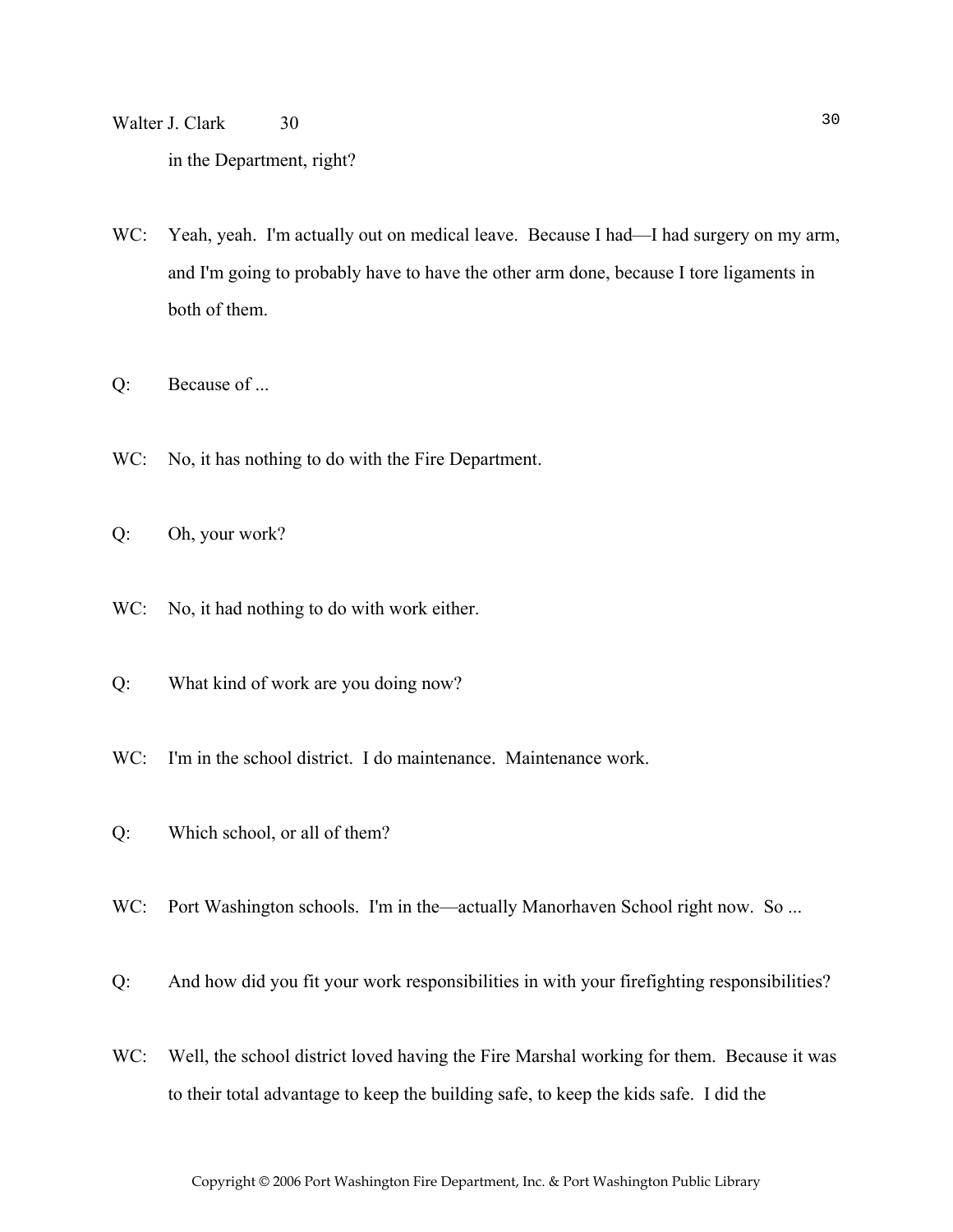## Walter J. Clark 31 31

inspections. I could do them on the back of my hand. That's how well I knew the buildings. So it was to their advantage, and they were very, very liberal about me going to fires, going to emergencies, and just, they were very, very—very cooperative. But I can never say anything wrong about that. They were very good about that.

- Q: What do you think the future is for Port Washington as a volunteer fire department?
- WC: I don't know. I don't know. The economy's tough. A lot of men are working two jobs, like myself. That's another, you know, deterrent, keeping, you know—I mean, it's just, if you want to live in Port Washington and not rent for the rest of your life, there's not a lot of room to be running around chasing fires. But these idiots do it. I don't know how they do it. They do it.
- Q: Like you, you did it.
- WC: Yeah. After 9/11, a lot of people came to the firehouse to want to join. They just—they wanted to do something. So, we got quite a—quite an influx of people. Did they last? A handful of them did. You know, the rest of them kind of, you know ...
- Q: How do you think the Port Washington Fire Department stacks up against the other departments on the Island?
- WC: We're like one of the best in the State.
- Q: And by what criteria?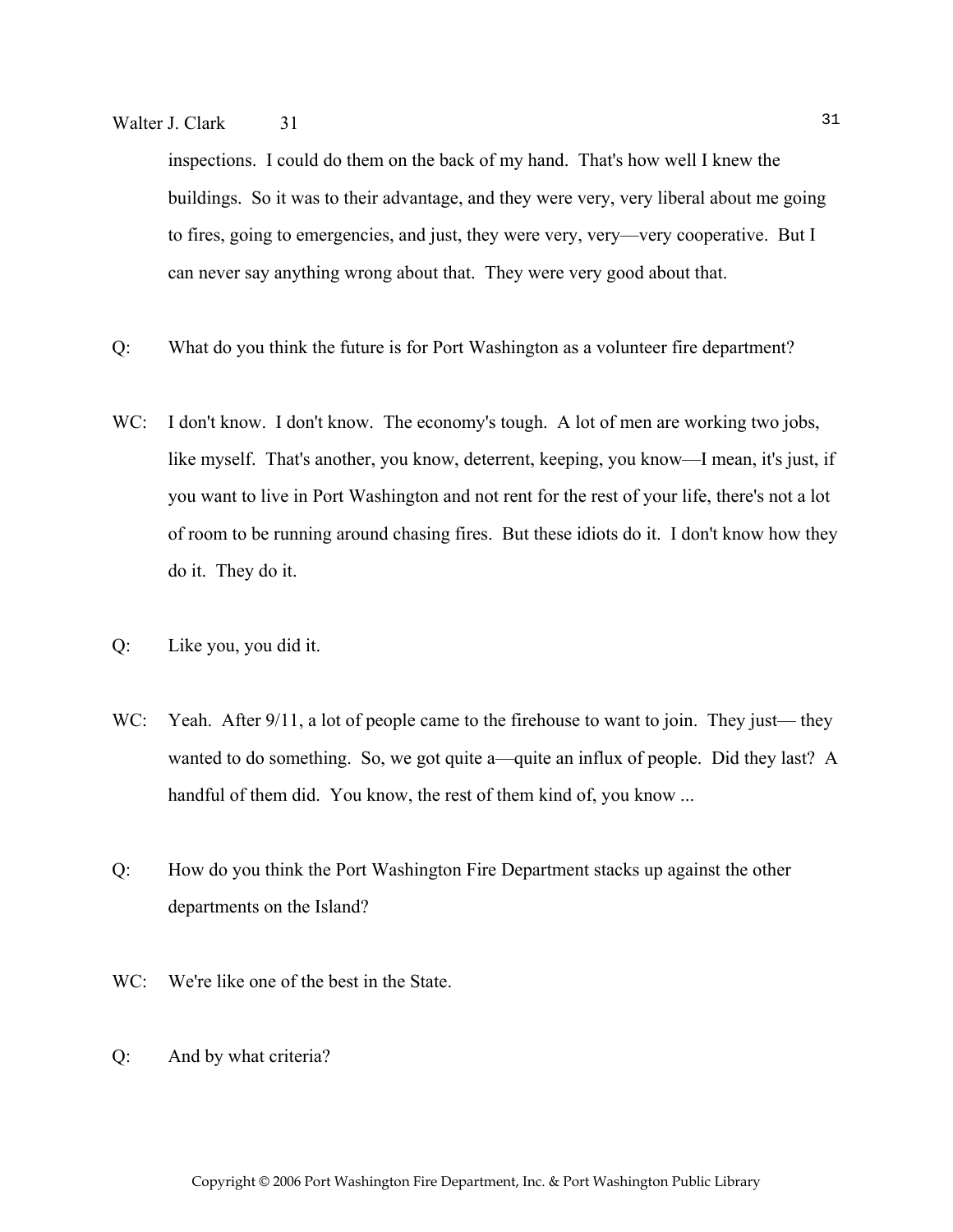Walter J. Clark 32 32

WC: Well, first of all, we get rated every year. And we're rated like top four in the State.

- WC: Well, when I was Fire Marshal, we used to submit data to the State, as far as how many calls we had and how many structure fires we actually had, and the amount of dollar loss that you lose every year. And that's how they pro-rate you and they base your status.
- Q: But like we cover a larger area than a lot of the other departments.
- WC: Right. Like I said it's an ...
- Q: Do they ...
- WC: ... it's an average.
- Q: They take that into account?
- WC: Yeah. Yeah, it's an average. You know, they—I think they figure out, you know, structure fires, structure fires, and then they look at dollar loss, dollar loss. You know, for every ten structure fires in each department, they'll figure out the dollar loss. And then that's how you get rated. But—and we do good. We did well every year. Every year.
- Q: I was reading about Centerport and the problems they've been having in the Fire Department there, that they want to buy ...

Q: And what do you think accounts for that?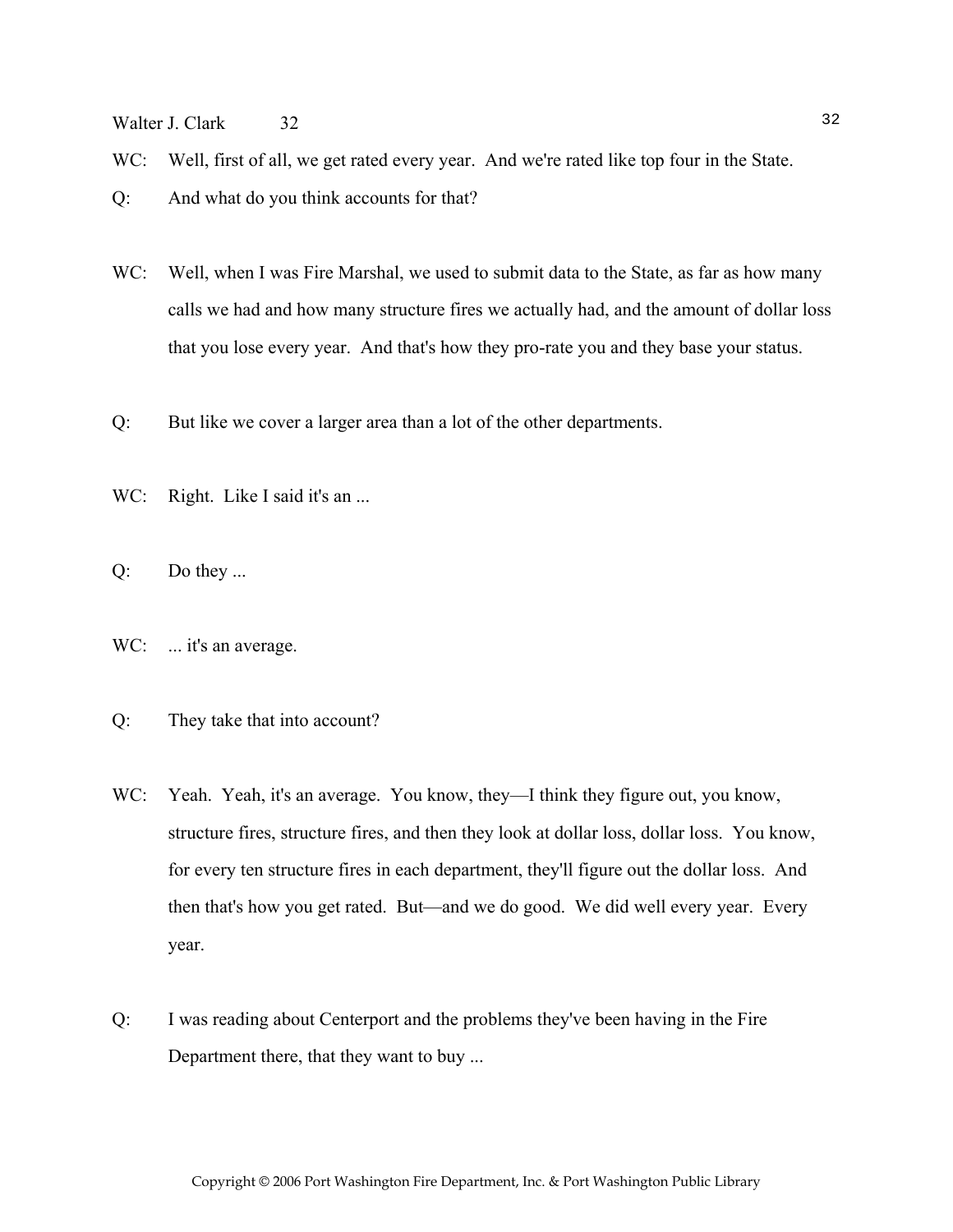#### Walter J. Clark 33

WC: Oh, they want to re-do their building and, yeah.

Q: Yeah, and the community keeps voting them down.

WC: That's eventually going to happen. That's eventually going to happen.

Q: Here too?

- WC: Oh yeah. Without a doubt. With the school district the way they're going, with their taxes, and the County reassessment and, you know. Like I said, we have an image of being drunks and idiots. And until, you know, like I said, 9/11 came, and we were all heroes for about six, seven months. And then, "Oh, those drunken assholes just cut me off in their fire truck!" (laughs), you know. Or "Turn the horns down at night!" or, "You don't have to blow the sirens when you go by my house!" Believe me, I've heard it all. This lady used to write letters to us complaining about the whistles being next to her house, that she had a daughter that just, you know, woke up in the middle of the night screaming because the whistles were going off, the whistles were going off. "Lady, did you not know there was a fire whistle right in your back yard when you bought the house?" So, it's like the people who buy houses across the street from schools and then complain that there are school buses driving by their house. Hello! That's what this town has come to. So ...
- Q: So, what are you proudest of in your career as a firefighter?
- WC: What am I proud of?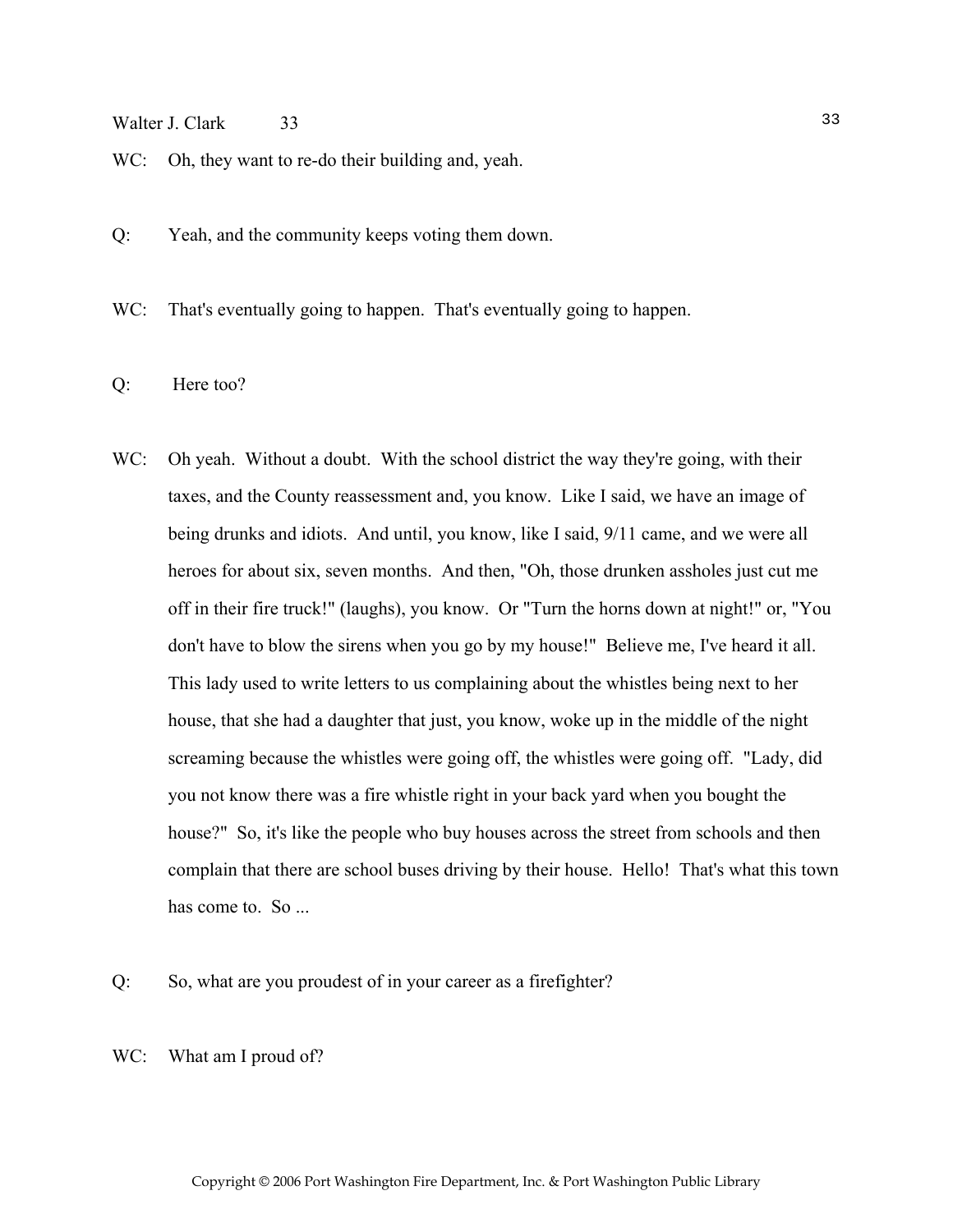Walter J. Clark 34 34

Q: Proudest?

WC: I don't know. I think the medal that I got was pretty much up there, you know. That's what every fireman dreams of. That's really what it's—that's—I mean, yeah, they like to do good for the people, but to get that kind of a decoration and that kind of an honor is what the job is all about, you know. Because it makes you feel great about what you did.

Q: Where is that medal now?

WC: It's home. It's on my uniform.

- Q: Hanging in your closet?
- WC: Yeah.
- Q: Would you want your son to be a firefighter?
- WC: If he wanted to be. If my son wanted to be a ballerina, he could be a ballerina, you know.
- Q: Is he your only child?
- WC: Yeah, yeah. So ...
- Q: So he's what now, about ...
- WC: He's going to be four in February. So, I think right now, the way he's going, I think he's going to be a train conductor, because he's a Thomas the Engine freak right now. That's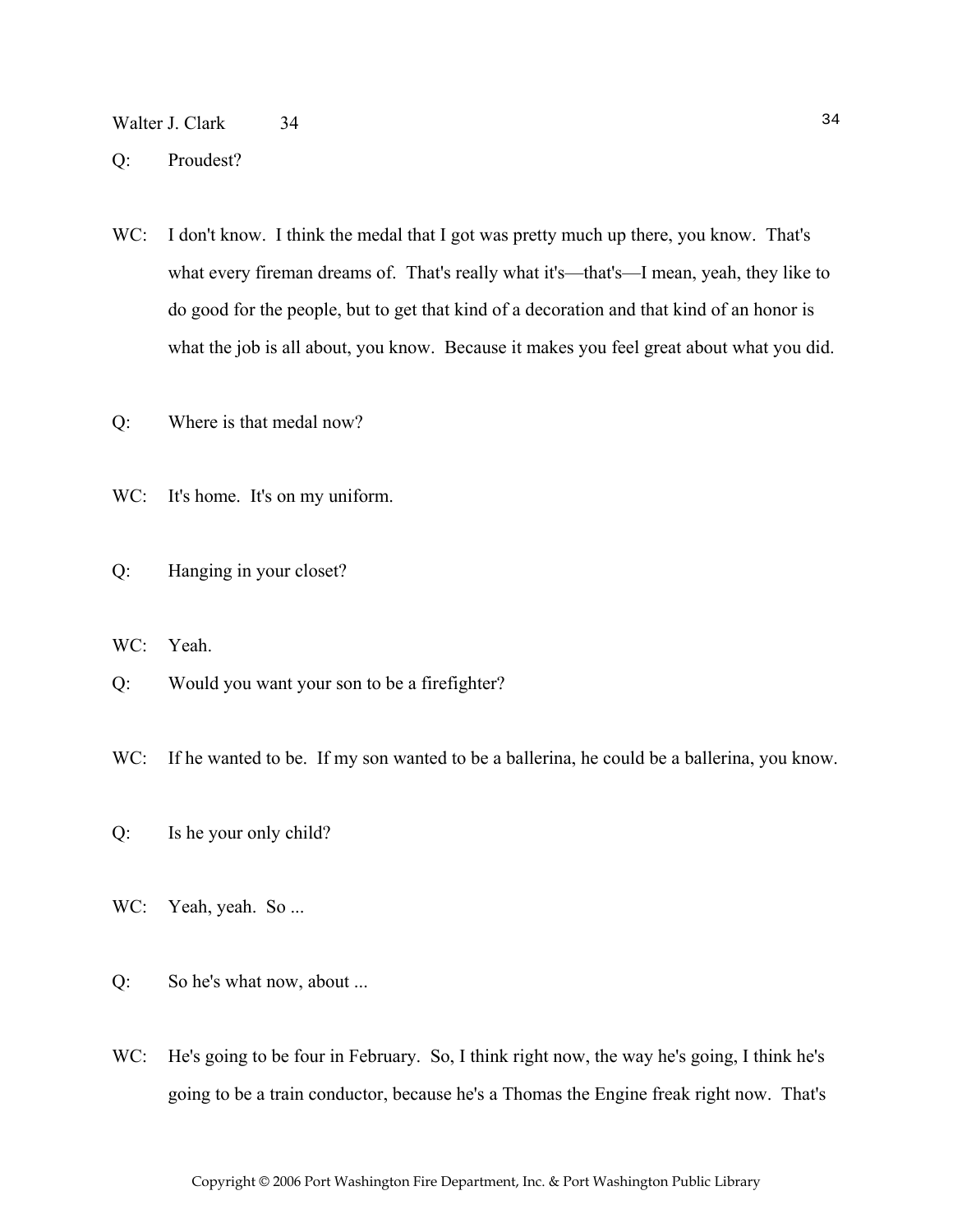## Walter J. Clark 35 35

his—that's his big thing. So, go into rides—I'm divorced, and I have him every other weekend, so when I have him, we go into Manhattan on the train all the time. It's the best thing in the world (laughs), to ride on that train. So ...

- Q: Have you ever taken him over to the firehouse?
- WC: Oh, yeah. Yeah. But he'd rather be on the train. So, I know that will come, that will change one day. Because Thomas the Tank Engine—he'll get too big for that. And then the firehouse will be the next thing. And that's probably the day I'll probably get reactive is when he starts taking an interest in it.
- Q: Were you involved in the social life in the Department?
- WC: Not really.
- Q: Picnics ...
- WC: No, not really.
- Q: ... things like that.
- WC: Got no use for it. I'm not—I'm not one into politics and, you know. I had a couple of good friends, couple of people that I associated with. And I went in there, like I said, with the attitude of business and trying to make the place better. So the picnics and the barbecues and the liquor didn't do much for me. Matter of fact ...
- Q: Is there a—oh, I'm sorry.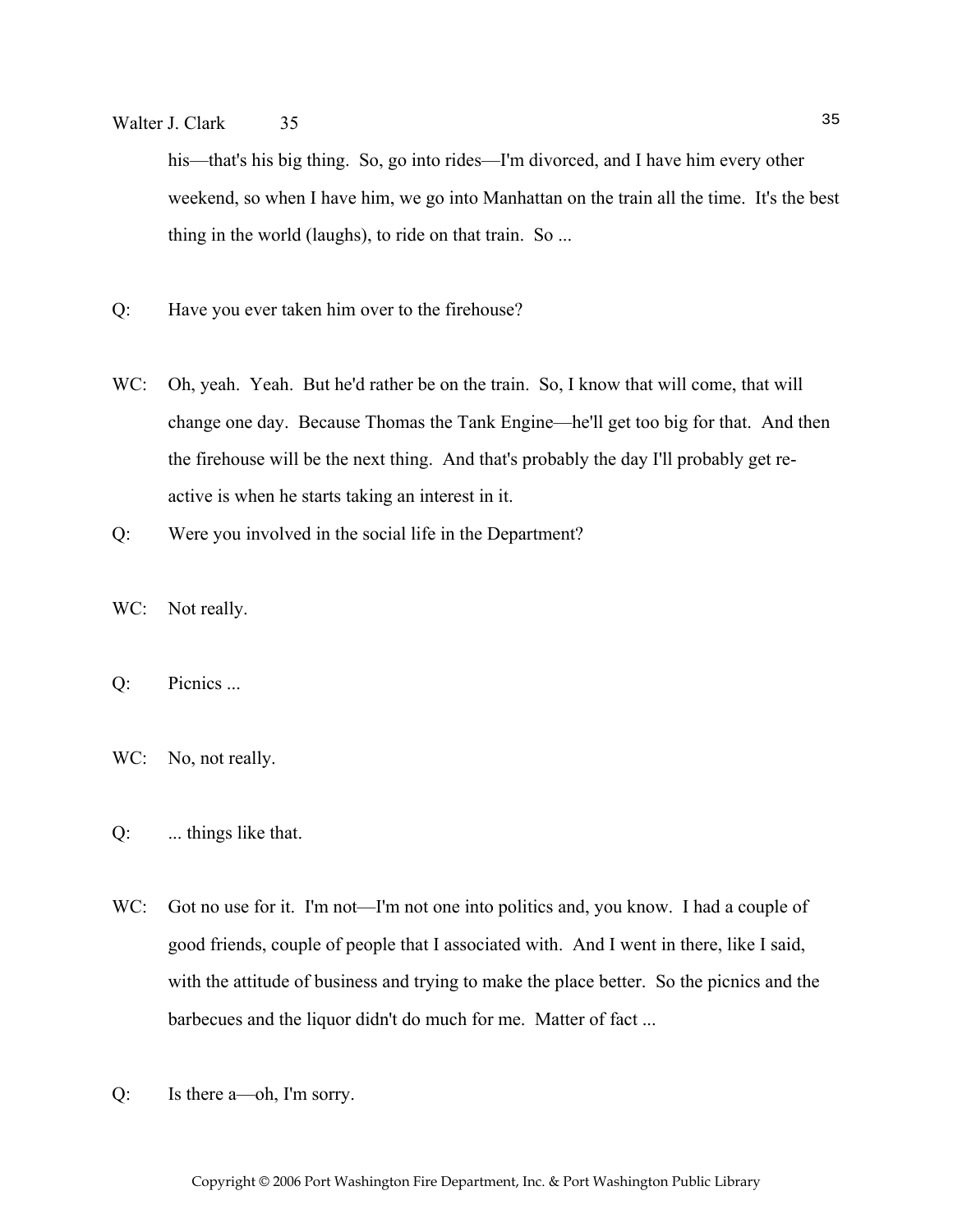- WC: No, that's okay. Only when I was Captain, I removed all the beer and liquor out of the firehouses, and I thought they were going to kill me. I thought they were really going to hang me up and cut my throat.
- Q: And did it get back in or ...
- WC: Oh, after I got out. After I was out as Captain, it did, you know. My attitude is, the guys who are going to do the job are going to do the job, whether there's beer in the beer machine or beer behind the bar, or not. If you're serving sodas, the guys who are going to do the job are still going to be there and do the job. And, you know, like I—when I was Captain, I, you know, I—if you come into the firehouse, you've got to make your choice. You're going to sit and have a beer and watch TV, or you're going to be a fireman. Because once you have a beer and watch TV, if the horn blows, you can't go.
- Q: You mean you wouldn't let them go if they—or that they ...
- WC: They just wouldn't ...
- Q:  $\ldots$  [?? stayed together]  $\ldots$
- WC: ... they wouldn't go. "Oh, I've had ..." you know, "I had a little ..." Sorry, I didn't buy that. I didn't buy that. So—but now pretty much all the firehouses are pretty much dry.
- Q: They are?
- WC: Yeah, yeah.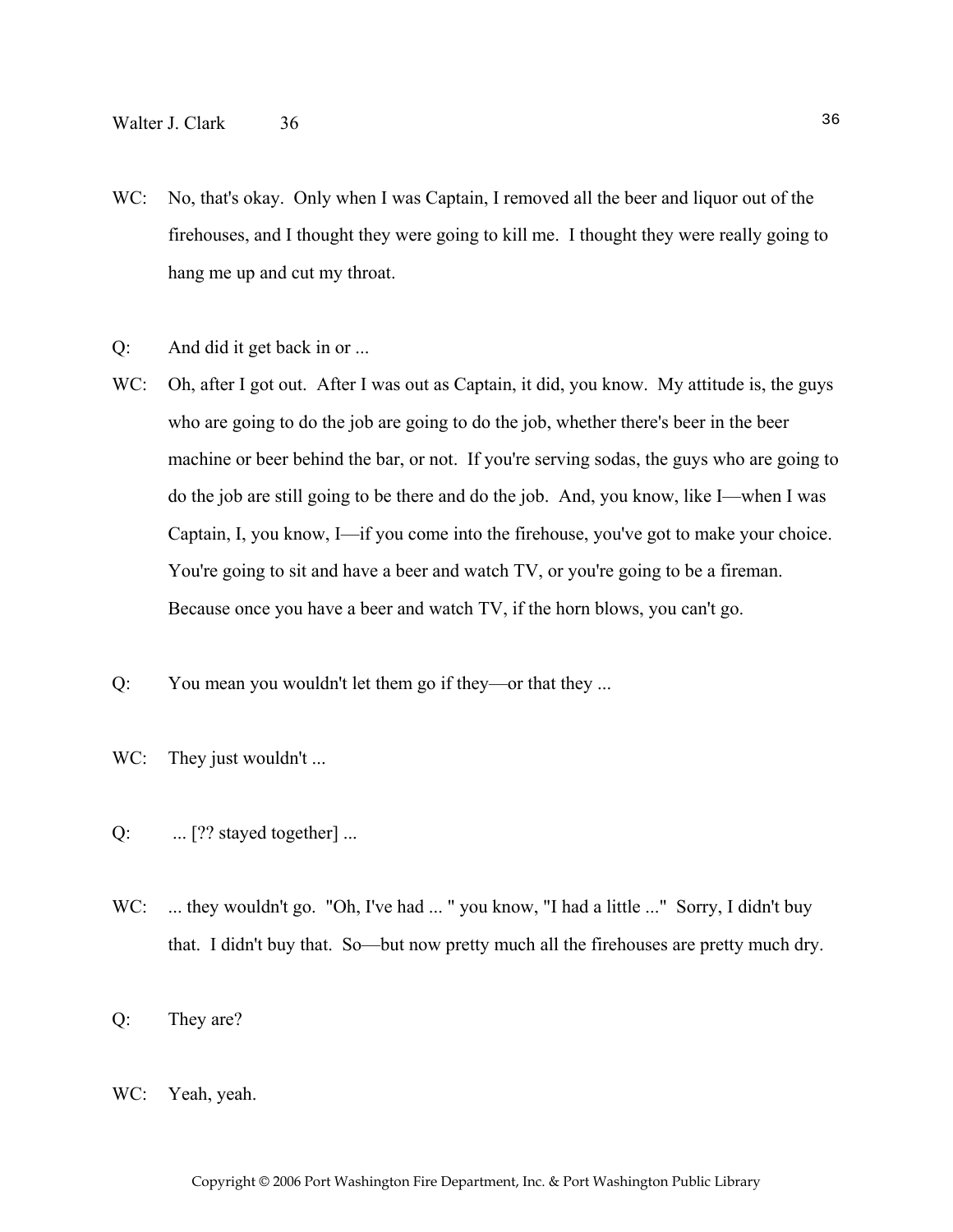- WC: OSHA. I set a precedent, but when I got out, they put it right back in. Remember, I was Captain in '93. '92, '91. I did three years as Captain. So, you know, the—it was out for a while, with me. Then it came back in for a short period. Don't write this down.
- Q: No, I'm not. I'm just ... [???] ...
- WC: It came back—came back for a—yeah, it came back for a short period of time, and then it was completely taken out. And it's only—it's only taken out for special occasions. You know, picnics, barbecues, like you said.
- Q: But are there always a certain number who are like the equivalent of designated drivers who don't drink?
- WC: No. You mean, like the equipment? Or ...
- Q: People in the Department. So that if there should be a ...
- $WC: Oh...$
- Q: ... call while you're having a barbecue ...
- WC: Oh, yeah, what the Captains will do in each of the companies, when there is an affair like that, or a picnic or whatever, there's plenty of guys who don't drink. Plenty of guys who just don't drink. So they're usually appointed to the crews that will respond to calls. And